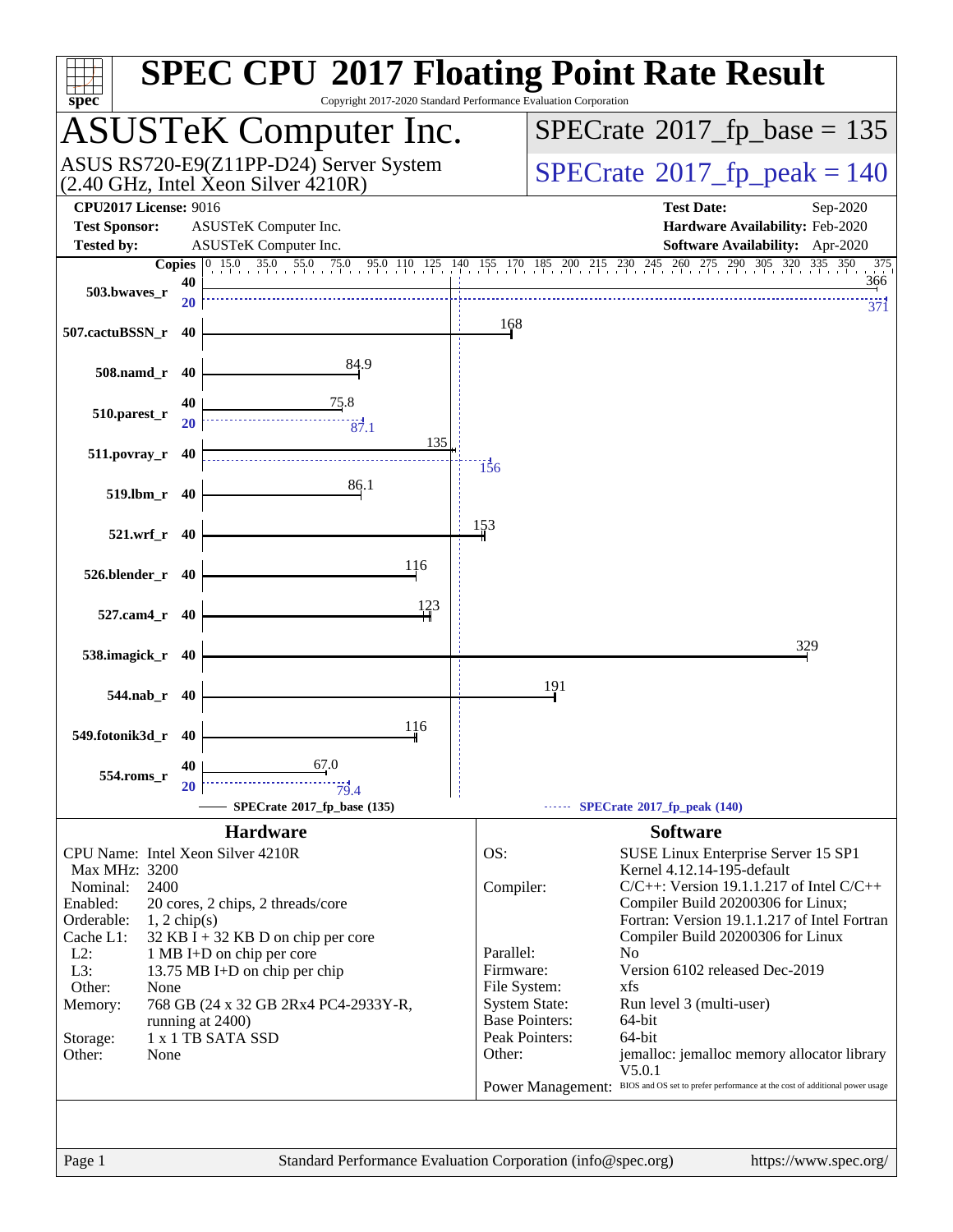

Copyright 2017-2020 Standard Performance Evaluation Corporation

### ASUSTeK Computer Inc.

ASUS RS720-E9(Z11PP-D24) Server System  $(2.40 \text{ GHz}, \text{ Intel Xeon Silver } 4210\text{R})$  [SPECrate](http://www.spec.org/auto/cpu2017/Docs/result-fields.html#SPECrate2017fppeak)®[2017\\_fp\\_peak = 1](http://www.spec.org/auto/cpu2017/Docs/result-fields.html#SPECrate2017fppeak)40

 $SPECTate$ <sup>®</sup>[2017\\_fp\\_base =](http://www.spec.org/auto/cpu2017/Docs/result-fields.html#SPECrate2017fpbase) 135

**[Test Sponsor:](http://www.spec.org/auto/cpu2017/Docs/result-fields.html#TestSponsor)** ASUSTeK Computer Inc. **[Hardware Availability:](http://www.spec.org/auto/cpu2017/Docs/result-fields.html#HardwareAvailability)** Feb-2020

**[CPU2017 License:](http://www.spec.org/auto/cpu2017/Docs/result-fields.html#CPU2017License)** 9016 **[Test Date:](http://www.spec.org/auto/cpu2017/Docs/result-fields.html#TestDate)** Sep-2020 **[Tested by:](http://www.spec.org/auto/cpu2017/Docs/result-fields.html#Testedby)** ASUSTeK Computer Inc. **[Software Availability:](http://www.spec.org/auto/cpu2017/Docs/result-fields.html#SoftwareAvailability)** Apr-2020

#### **[Results Table](http://www.spec.org/auto/cpu2017/Docs/result-fields.html#ResultsTable)**

|                                        | <b>Base</b>   |                |       |                | <b>Peak</b>  |                |       |               |                |              |                |              |                |              |
|----------------------------------------|---------------|----------------|-------|----------------|--------------|----------------|-------|---------------|----------------|--------------|----------------|--------------|----------------|--------------|
| <b>Benchmark</b>                       | <b>Copies</b> | <b>Seconds</b> | Ratio | <b>Seconds</b> | <b>Ratio</b> | <b>Seconds</b> | Ratio | <b>Copies</b> | <b>Seconds</b> | <b>Ratio</b> | <b>Seconds</b> | <b>Ratio</b> | <b>Seconds</b> | <b>Ratio</b> |
| 503.bwayes r                           | 40            | 1096           | 366   | 1095           | 366          | 1096           | 366   | 20            | <b>540</b>     | 371          | 540            | 372          | 540            | 371          |
| 507.cactuBSSN r                        | 40            | 302            | 168   | 301            | 168          | 303            | 167   | 40            | 302            | 168          | 301            | 168          | 303            | 167          |
| $508$ .namd $r$                        | 40            | 448            | 84.9  | 448            | 84.8         | 448            | 84.9  | 40            | 448            | 84.9         | 448            | 84.8         | 448            | 84.9         |
| 510.parest_r                           | 40            | 1382           | 75.7  | 1378           | 75.9         | 1381           | 75.8  | 20            | 601            | 87.0         | 600            | 87.1         | 600            | 87.2         |
| 511.povray_r                           | 40            | 681            | 137   | 690            | 135          | 694            | 135   | 40            | 597            | 156          | <u>598</u>     | <b>156</b>   | 598            | 156          |
| 519.1bm r                              | 40            | 490            | 86.1  | 490            | 86.1         | 490            | 86.1  | 40            | 490            | 86.1         | 490            | 86.1         | 490            | 86.1         |
| $521$ .wrf r                           | 40            | 591            | 152   | 584            | 153          | 586            | 153   | 40            | 591            | 152          | 584            | 153          | 586            | 153          |
| 526.blender r                          | 40            | 525            | 116   | 525            | <u>116</u>   | 526            | 116   | 40            | 525            | 116          | 525            | <b>116</b>   | 526            | 116          |
| 527.cam4 r                             | 40            | 564            | 124   | 583            | 120          | 569            | 123   | 40            | 564            | 124          | 583            | 120          | 569            | <u>123</u>   |
| 538.imagick_r                          | 40            | 303            | 329   | 303            | 328          | <b>303</b>     | 329   | 40            | 303            | 329          | 303            | 328          | <b>303</b>     | 329          |
| 544.nab r                              | 40            | 352            | 191   | 353            | 191          | 351            | 192   | 40            | 352            | <u>191</u>   | 353            | 191          | 351            | 192          |
| 549.fotonik3d r                        | 40            | 1338           | 117   | 1345           | 116          | 1356           | 115   | 40            | 1338           | 117          | 1345           | <b>116</b>   | 1356           | 115          |
| $554$ .roms r                          | 40            | 949            | 67.0  | 947            | 67.1         | 948            | 67.0  | 20            | 400            | 79.4         | 399            | 79.6         | 401            | 79.3         |
| $SPECrate$ <sup>®</sup> 2017_fp_base = |               |                | 135   |                |              |                |       |               |                |              |                |              |                |              |

**[SPECrate](http://www.spec.org/auto/cpu2017/Docs/result-fields.html#SPECrate2017fppeak)[2017\\_fp\\_peak =](http://www.spec.org/auto/cpu2017/Docs/result-fields.html#SPECrate2017fppeak) 140**

Results appear in the [order in which they were run.](http://www.spec.org/auto/cpu2017/Docs/result-fields.html#RunOrder) Bold underlined text [indicates a median measurement.](http://www.spec.org/auto/cpu2017/Docs/result-fields.html#Median)

#### **[Compiler Notes](http://www.spec.org/auto/cpu2017/Docs/result-fields.html#CompilerNotes)**

The inconsistent Compiler version information under Compiler Version section is due to a discrepancy in Intel Compiler. The correct version of C/C++ compiler is: Version 19.1.1.217 Build 20200306 Compiler for Linux The correct version of Fortran compiler is: Version 19.1.1.217 Build 20200306 Compiler for Linux

#### **[Submit Notes](http://www.spec.org/auto/cpu2017/Docs/result-fields.html#SubmitNotes)**

 The numactl mechanism was used to bind copies to processors. The config file option 'submit' was used to generate numactl commands to bind each copy to a specific processor. For details, please see the config file.

#### **[Operating System Notes](http://www.spec.org/auto/cpu2017/Docs/result-fields.html#OperatingSystemNotes)**

 Stack size set to unlimited using "ulimit -s unlimited" OS set to performance mode via cpupower frequency-set -g performance

#### **[Environment Variables Notes](http://www.spec.org/auto/cpu2017/Docs/result-fields.html#EnvironmentVariablesNotes)**

```
Environment variables set by runcpu before the start of the run:
LD_LIBRARY_PATH = "/191u1/lib/intel64:/191u1/je5.0.1-64"
MALLOC_CONF = "retain:true"
```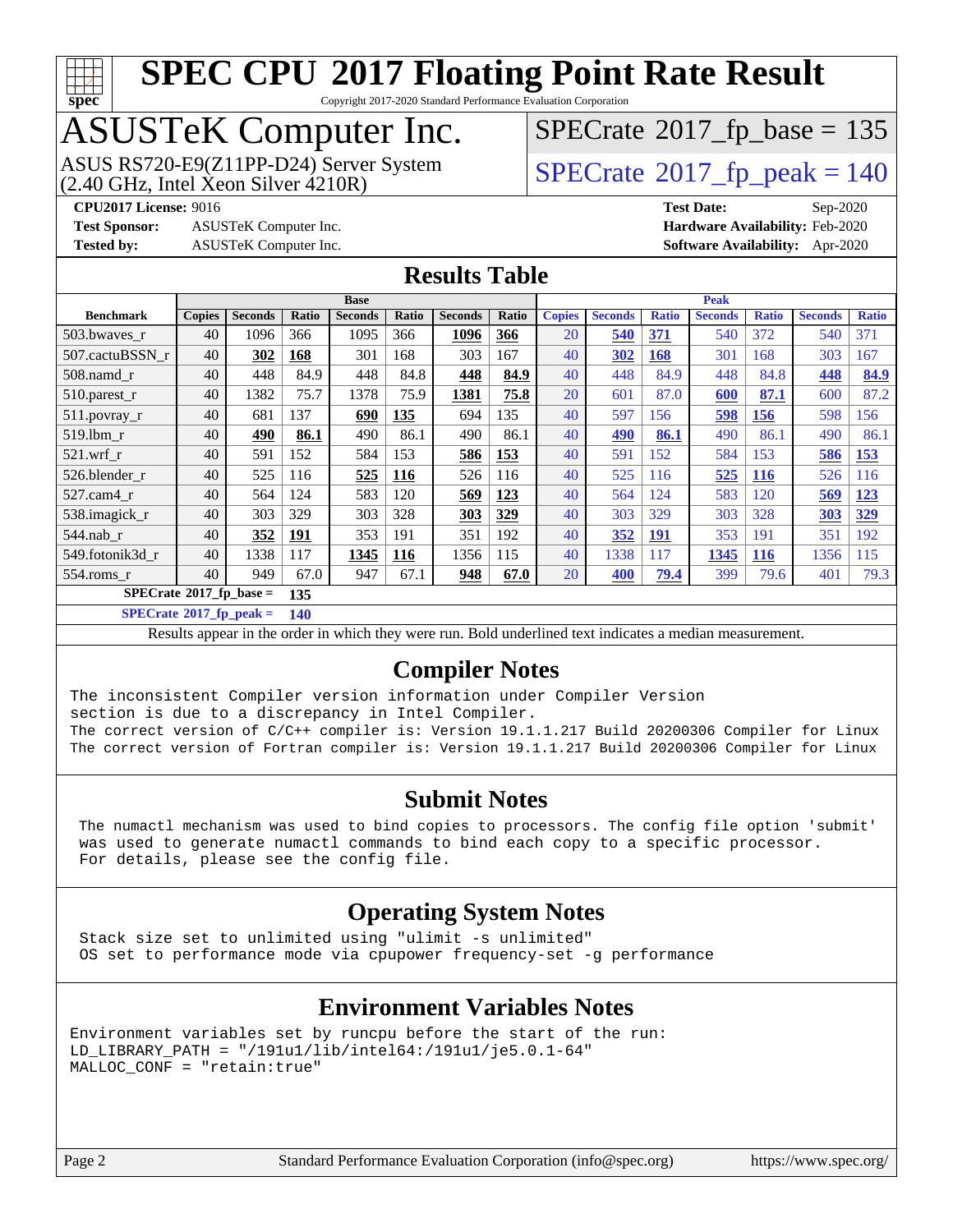

Copyright 2017-2020 Standard Performance Evaluation Corporation

### ASUSTeK Computer Inc.

 $(2.40 \text{ GHz}, \text{Intel } \hat{\text{X}}$ con Silver  $4210\text{R}$ ) ASUS RS720-E9(Z11PP-D24) Server System  $\sqrt{SPECrate}$  $\sqrt{SPECrate}$  $\sqrt{SPECrate}$   $2017$  fp\_peak = 140

 $SPECTate$ <sup>®</sup>[2017\\_fp\\_base =](http://www.spec.org/auto/cpu2017/Docs/result-fields.html#SPECrate2017fpbase) 135

**[Test Sponsor:](http://www.spec.org/auto/cpu2017/Docs/result-fields.html#TestSponsor)** ASUSTeK Computer Inc. **[Hardware Availability:](http://www.spec.org/auto/cpu2017/Docs/result-fields.html#HardwareAvailability)** Feb-2020 **[Tested by:](http://www.spec.org/auto/cpu2017/Docs/result-fields.html#Testedby)** ASUSTeK Computer Inc. **[Software Availability:](http://www.spec.org/auto/cpu2017/Docs/result-fields.html#SoftwareAvailability)** Apr-2020

**[CPU2017 License:](http://www.spec.org/auto/cpu2017/Docs/result-fields.html#CPU2017License)** 9016 **[Test Date:](http://www.spec.org/auto/cpu2017/Docs/result-fields.html#TestDate)** Sep-2020

#### **[General Notes](http://www.spec.org/auto/cpu2017/Docs/result-fields.html#GeneralNotes)**

 Binaries compiled on a system with 1x Intel Core i9-7980XE CPU + 64GB RAM memory using Redhat Enterprise Linux 8.0 Transparent Huge Pages enabled by default Prior to runcpu invocation Filesystem page cache synced and cleared with: sync; echo 3> /proc/sys/vm/drop\_caches runcpu command invoked through numactl i.e.: numactl --interleave=all runcpu <etc>

NA: The test sponsor attests, as of date of publication, that CVE-2017-5754 (Meltdown) is mitigated in the system as tested and documented. Yes: The test sponsor attests, as of date of publication, that CVE-2017-5753 (Spectre variant 1) is mitigated in the system as tested and documented. Yes: The test sponsor attests, as of date of publication, that CVE-2017-5715 (Spectre variant 2) is mitigated in the system as tested and documented.

The jemalloc library was configured and built at default for 32bit (i686) and 64bit (x86\_64) targets; built with the RedHat Enterprise 7.5, and the system compiler gcc 4.8.5; sources available from jemalloc.net or <https://github.com/jemalloc/jemalloc/releases>

#### **[Platform Notes](http://www.spec.org/auto/cpu2017/Docs/result-fields.html#PlatformNotes)**

BIOS Configuration: VT-d = Disabled Patrol Scrub = Disabled ENERGY\_PERF\_BIAS\_CFG mode = performance Engine Boost =  $Level3(Max)$ LLC dead line allc = Disabled SR-IOV Support = Disabled CSM Support = Disabled

 Sysinfo program /191u1/bin/sysinfo Rev: r6365 of 2019-08-21 295195f888a3d7edb1e6e46a485a0011 running on linux-628j Sun Sep 13 04:57:29 2020

 SUT (System Under Test) info as seen by some common utilities. For more information on this section, see <https://www.spec.org/cpu2017/Docs/config.html#sysinfo>

 From /proc/cpuinfo model name : Intel(R) Xeon(R) Silver 4210R CPU @ 2.40GHz 2 "physical id"s (chips)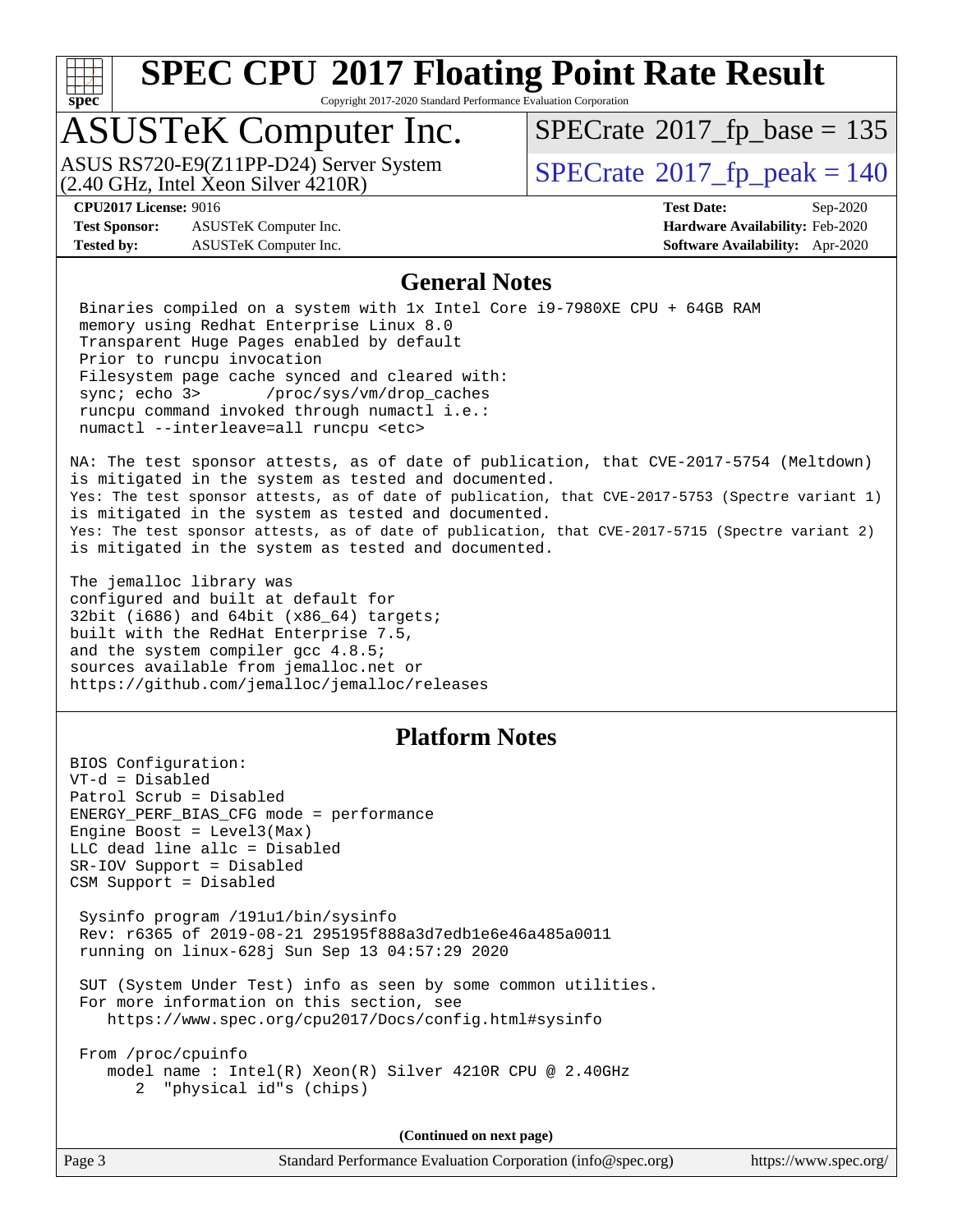

Copyright 2017-2020 Standard Performance Evaluation Corporation

### ASUSTeK Computer Inc.

(2.40 GHz, Intel Xeon Silver 4210R) ASUS RS720-E9(Z11PP-D24) Server System  $\vert$  [SPECrate](http://www.spec.org/auto/cpu2017/Docs/result-fields.html#SPECrate2017fppeak)®[2017\\_fp\\_peak = 1](http://www.spec.org/auto/cpu2017/Docs/result-fields.html#SPECrate2017fppeak)40

 $SPECTate$ <sup>®</sup>[2017\\_fp\\_base =](http://www.spec.org/auto/cpu2017/Docs/result-fields.html#SPECrate2017fpbase) 135

**[Test Sponsor:](http://www.spec.org/auto/cpu2017/Docs/result-fields.html#TestSponsor)** ASUSTeK Computer Inc. **[Hardware Availability:](http://www.spec.org/auto/cpu2017/Docs/result-fields.html#HardwareAvailability)** Feb-2020 **[Tested by:](http://www.spec.org/auto/cpu2017/Docs/result-fields.html#Testedby)** ASUSTeK Computer Inc. **[Software Availability:](http://www.spec.org/auto/cpu2017/Docs/result-fields.html#SoftwareAvailability)** Apr-2020

**[CPU2017 License:](http://www.spec.org/auto/cpu2017/Docs/result-fields.html#CPU2017License)** 9016 **[Test Date:](http://www.spec.org/auto/cpu2017/Docs/result-fields.html#TestDate)** Sep-2020

#### **[Platform Notes \(Continued\)](http://www.spec.org/auto/cpu2017/Docs/result-fields.html#PlatformNotes)**

Page 4 Standard Performance Evaluation Corporation [\(info@spec.org\)](mailto:info@spec.org) <https://www.spec.org/> 40 "processors" cores, siblings (Caution: counting these is hw and system dependent. The following excerpts from /proc/cpuinfo might not be reliable. Use with caution.) cpu cores : 10 siblings : 20 physical 0: cores 0 1 2 3 4 8 9 10 11 12 physical 1: cores 0 1 2 3 4 8 9 10 11 12 From lscpu: Architecture: x86\_64 CPU op-mode(s): 32-bit, 64-bit Byte Order: Little Endian Address sizes: 46 bits physical, 48 bits virtual  $CPII(s):$  40 On-line CPU(s) list: 0-39 Thread(s) per core: 2 Core(s) per socket: 10 Socket(s): 2 NUMA node(s): 2 Vendor ID: GenuineIntel CPU family: 6 Model: 85 Model name: Intel(R) Xeon(R) Silver 4210R CPU @ 2.40GHz Stepping: 7 CPU MHz: 2400.000 CPU max MHz: 3200.0000 CPU min MHz: 1000.0000 BogoMIPS: 4800.00 Virtualization: VT-x L1d cache: 32K L1i cache: 32K L2 cache: 1024K L3 cache: 14080K NUMA node0 CPU(s): 0-9,20-29 NUMA node1 CPU(s): 10-19,30-39 Flags: fpu vme de pse tsc msr pae mce cx8 apic sep mtrr pge mca cmov pat pse36 clflush dts acpi mmx fxsr sse sse2 ss ht tm pbe syscall nx pdpe1gb rdtscp lm constant\_tsc art arch\_perfmon pebs bts rep\_good nopl xtopology nonstop\_tsc cpuid aperfmperf pni pclmulqdq dtes64 monitor ds\_cpl vmx smx est tm2 ssse3 sdbg fma cx16 xtpr pdcm pcid dca sse4\_1 sse4\_2 x2apic movbe popcnt tsc\_deadline\_timer aes xsave avx f16c rdrand lahf\_lm abm 3dnowprefetch cpuid\_fault epb cat\_l3 cdp\_l3 invpcid\_single intel\_ppin ssbd mba ibrs ibpb stibp ibrs\_enhanced tpr\_shadow vnmi flexpriority ept vpid fsgsbase tsc\_adjust bmi1 hle avx2 smep bmi2 erms invpcid rtm cqm mpx rdt\_a avx512f avx512dq rdseed adx smap clflushopt clwb intel\_pt avx512cd avx512bw avx512vl xsaveopt xsavec xgetbv1 xsaves cqm\_llc cqm\_occup\_llc cqm\_mbm\_total cqm\_mbm\_local dtherm ida arat pln pts hwp hwp\_act\_window hwp\_epp hwp\_pkg\_req pku ospke avx512\_vnni md\_clear flush\_l1d arch\_capabilities **(Continued on next page)**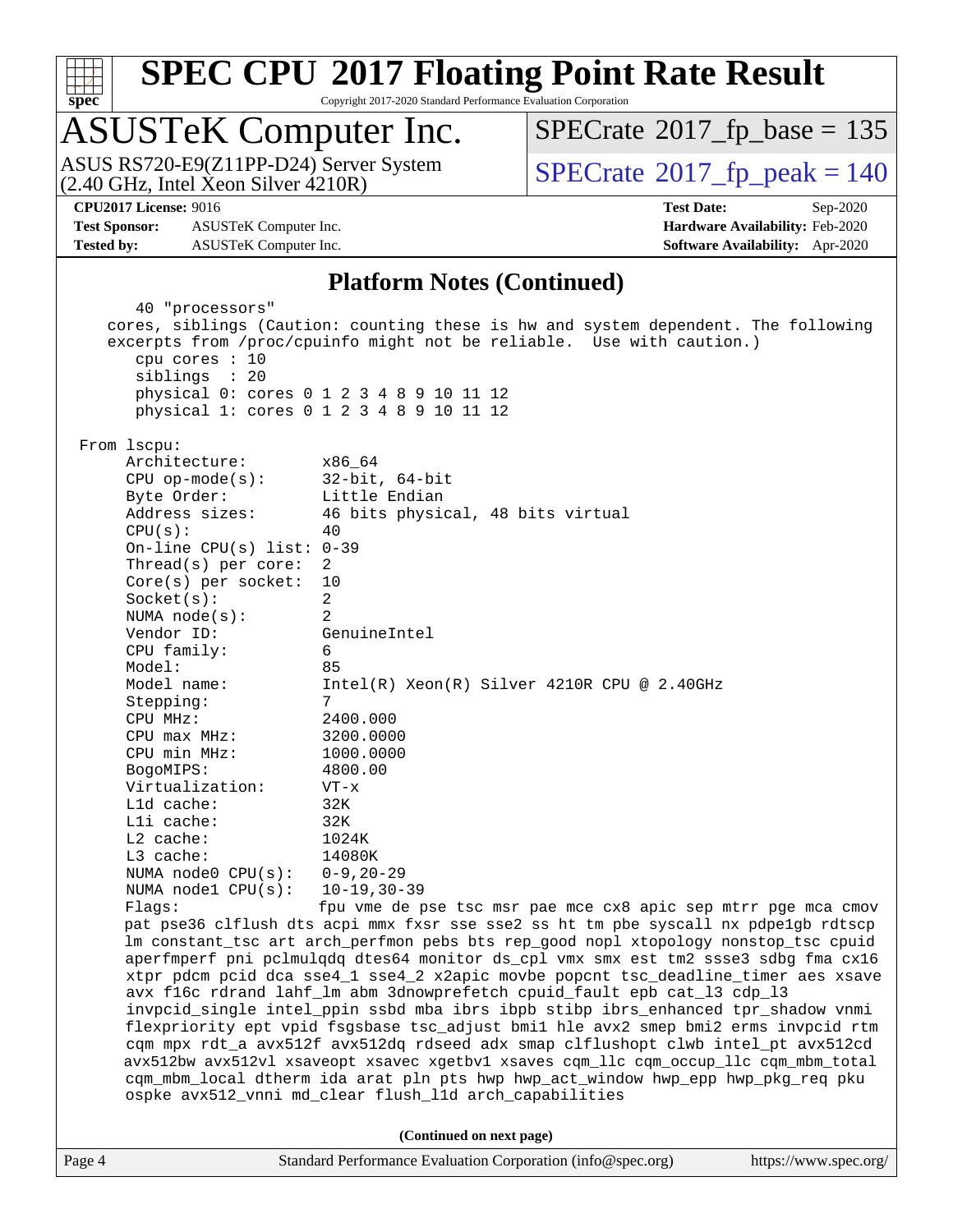

Copyright 2017-2020 Standard Performance Evaluation Corporation

### ASUSTeK Computer Inc.

 $(2.40 \text{ GHz}, \text{Intel } \hat{\text{X}}$ con Silver  $4210\text{R}$ ) ASUS RS720-E9(Z11PP-D24) Server System  $\sqrt{SPECrate}$  $\sqrt{SPECrate}$  $\sqrt{SPECrate}$   $2017$  fp\_peak = 140

 $SPECTate$ <sup>®</sup>[2017\\_fp\\_base =](http://www.spec.org/auto/cpu2017/Docs/result-fields.html#SPECrate2017fpbase) 135

**[Test Sponsor:](http://www.spec.org/auto/cpu2017/Docs/result-fields.html#TestSponsor)** ASUSTeK Computer Inc. **[Hardware Availability:](http://www.spec.org/auto/cpu2017/Docs/result-fields.html#HardwareAvailability)** Feb-2020 **[Tested by:](http://www.spec.org/auto/cpu2017/Docs/result-fields.html#Testedby)** ASUSTeK Computer Inc. **[Software Availability:](http://www.spec.org/auto/cpu2017/Docs/result-fields.html#SoftwareAvailability)** Apr-2020

**[CPU2017 License:](http://www.spec.org/auto/cpu2017/Docs/result-fields.html#CPU2017License)** 9016 **[Test Date:](http://www.spec.org/auto/cpu2017/Docs/result-fields.html#TestDate)** Sep-2020

#### **[Platform Notes \(Continued\)](http://www.spec.org/auto/cpu2017/Docs/result-fields.html#PlatformNotes)**

 /proc/cpuinfo cache data cache size : 14080 KB From numactl --hardware WARNING: a numactl 'node' might or might not correspond to a physical chip. available: 2 nodes (0-1) node 0 cpus: 0 1 2 3 4 5 6 7 8 9 20 21 22 23 24 25 26 27 28 29 node 0 size: 385615 MB node 0 free: 371611 MB node 1 cpus: 10 11 12 13 14 15 16 17 18 19 30 31 32 33 34 35 36 37 38 39 node 1 size: 387037 MB node 1 free: 377788 MB node distances: node 0 1 0: 10 21 1: 21 10 From /proc/meminfo MemTotal: 791196700 kB HugePages\_Total: 0 Hugepagesize: 2048 kB From /etc/\*release\* /etc/\*version\* os-release: NAME="SLES" VERSION="15-SP1" VERSION\_ID="15.1" PRETTY\_NAME="SUSE Linux Enterprise Server 15 SP1" ID="sles" ID\_LIKE="suse" ANSI\_COLOR="0;32" CPE\_NAME="cpe:/o:suse:sles:15:sp1" uname -a: Linux linux-628j 4.12.14-195-default #1 SMP Tue May 7 10:55:11 UTC 2019 (8fba516) x86\_64 x86\_64 x86\_64 GNU/Linux Kernel self-reported vulnerability status: CVE-2018-3620 (L1 Terminal Fault): Not affected Microarchitectural Data Sampling: Not affected CVE-2017-5754 (Meltdown): Not affected CVE-2018-3639 (Speculative Store Bypass): Mitigation: Speculative Store Bypass disabled via prctl and seccomp CVE-2017-5753 (Spectre variant 1): Mitigation: \_\_user pointer sanitization CVE-2017-5715 (Spectre variant 2): Mitigation: Enhanced IBRS, IBPB: conditional, **(Continued on next page)**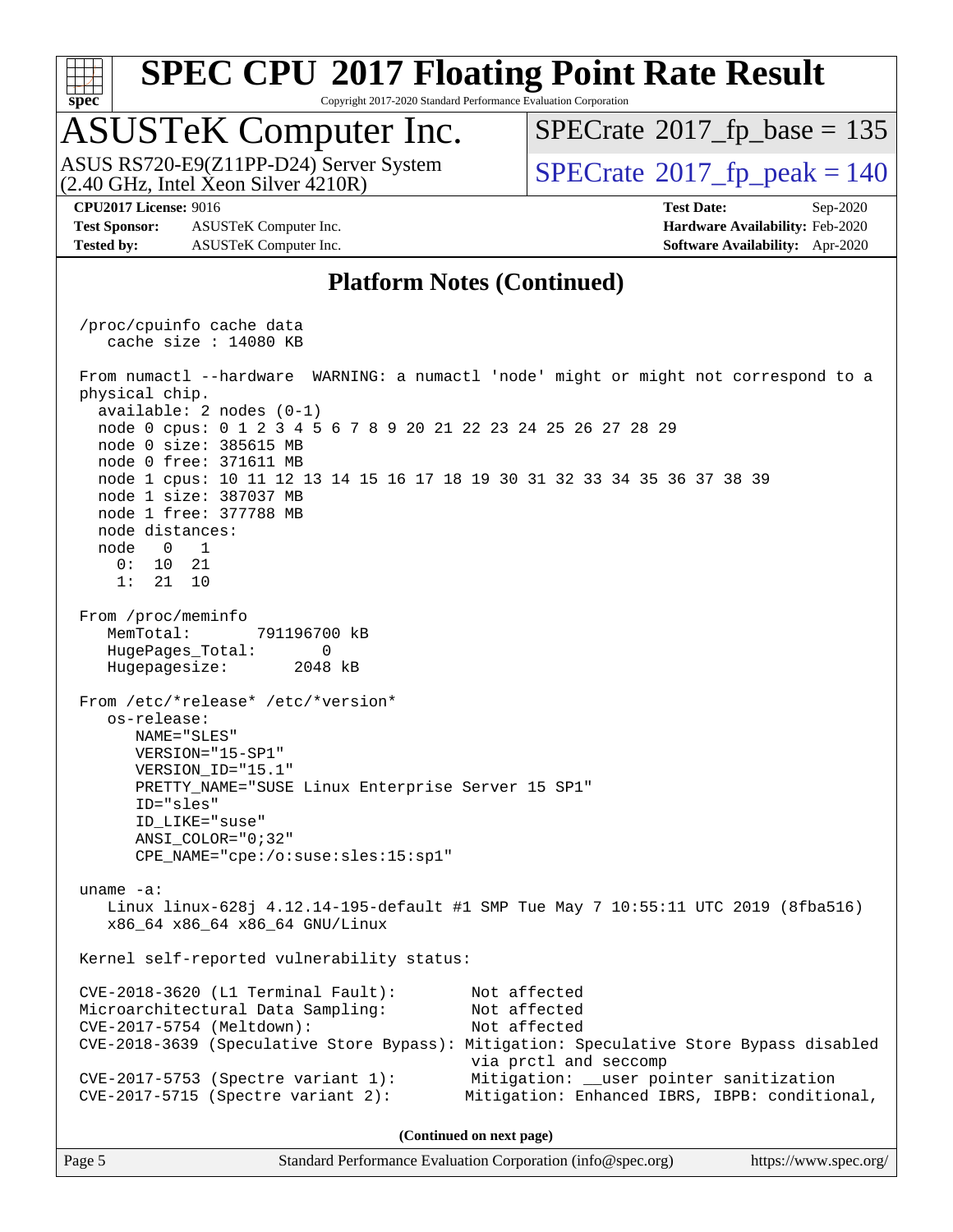

Copyright 2017-2020 Standard Performance Evaluation Corporation

# ASUSTeK Computer Inc.<br>ASUS RS720-E9(Z11PP-D24) Server System

 $(2.40 \text{ GHz}, \text{Intel } \hat{\text{X}}$ con Silver  $4210\text{R}$ )

 $SPECrate$ <sup>®</sup>[2017\\_fp\\_base =](http://www.spec.org/auto/cpu2017/Docs/result-fields.html#SPECrate2017fpbase) 135

**[Test Sponsor:](http://www.spec.org/auto/cpu2017/Docs/result-fields.html#TestSponsor)** ASUSTeK Computer Inc. **[Hardware Availability:](http://www.spec.org/auto/cpu2017/Docs/result-fields.html#HardwareAvailability)** Feb-2020 **[Tested by:](http://www.spec.org/auto/cpu2017/Docs/result-fields.html#Testedby)** ASUSTeK Computer Inc. **[Software Availability:](http://www.spec.org/auto/cpu2017/Docs/result-fields.html#SoftwareAvailability)** Apr-2020

 $SPECTate<sup>®</sup>2017_fp_peak = 140$  $SPECTate<sup>®</sup>2017_fp_peak = 140$  $SPECTate<sup>®</sup>2017_fp_peak = 140$ 

**[CPU2017 License:](http://www.spec.org/auto/cpu2017/Docs/result-fields.html#CPU2017License)** 9016 **[Test Date:](http://www.spec.org/auto/cpu2017/Docs/result-fields.html#TestDate)** Sep-2020

#### **[Platform Notes \(Continued\)](http://www.spec.org/auto/cpu2017/Docs/result-fields.html#PlatformNotes)**

RSB filling

run-level 3 Sep 11 22:55

 SPEC is set to: /191u1 Filesystem Type Size Used Avail Use% Mounted on /dev/sda4 xfs 932G 71G 861G 8% /

 From /sys/devices/virtual/dmi/id BIOS: American Megatrends Inc. 6102 12/05/2019 Vendor: ASUSTeK COMPUTER INC. Product: Z11PP-D24 Series Product Family: Server Serial: System Serial Number

 Additional information from dmidecode follows. WARNING: Use caution when you interpret this section. The 'dmidecode' program reads system data which is "intended to allow hardware to be accurately determined", but the intent may not be met, as there are frequent changes to hardware, firmware, and the "DMTF SMBIOS" standard. Memory:

24x Samsung M393A4K40CB2-CVF 32 GB 2 rank 2933

(End of data from sysinfo program)

#### **[Compiler Version Notes](http://www.spec.org/auto/cpu2017/Docs/result-fields.html#CompilerVersionNotes)**

| Page 6      | Standard Performance Evaluation Corporation (info@spec.org)                                                                                                                  | https://www.spec.org/ |
|-------------|------------------------------------------------------------------------------------------------------------------------------------------------------------------------------|-----------------------|
|             | (Continued on next page)                                                                                                                                                     |                       |
| $C++$ , $C$ | 511. povray $r(base)$ 526. blender $r(base, peak)$                                                                                                                           |                       |
|             | Intel(R) $C++$ Compiler for applications running on Intel(R) 64, Version 2021.1<br>NextGen Build 20200304<br>Copyright (C) 1985-2020 Intel Corporation. All rights reserved. |                       |
| $C++$       | 508. namd $r(base, peak)$ 510. parest $r(base, peak)$                                                                                                                        |                       |
|             | Intel(R) C Compiler for applications running on Intel(R) $64$ , Version 2021.1<br>NextGen Build 20200304<br>Copyright (C) 1985-2020 Intel Corporation. All rights reserved.  |                       |
| C           | 519.1bm r(base, peak) 538.imagick r(base, peak)<br>$544.nab_r(base, peak)$                                                                                                   |                       |
|             |                                                                                                                                                                              |                       |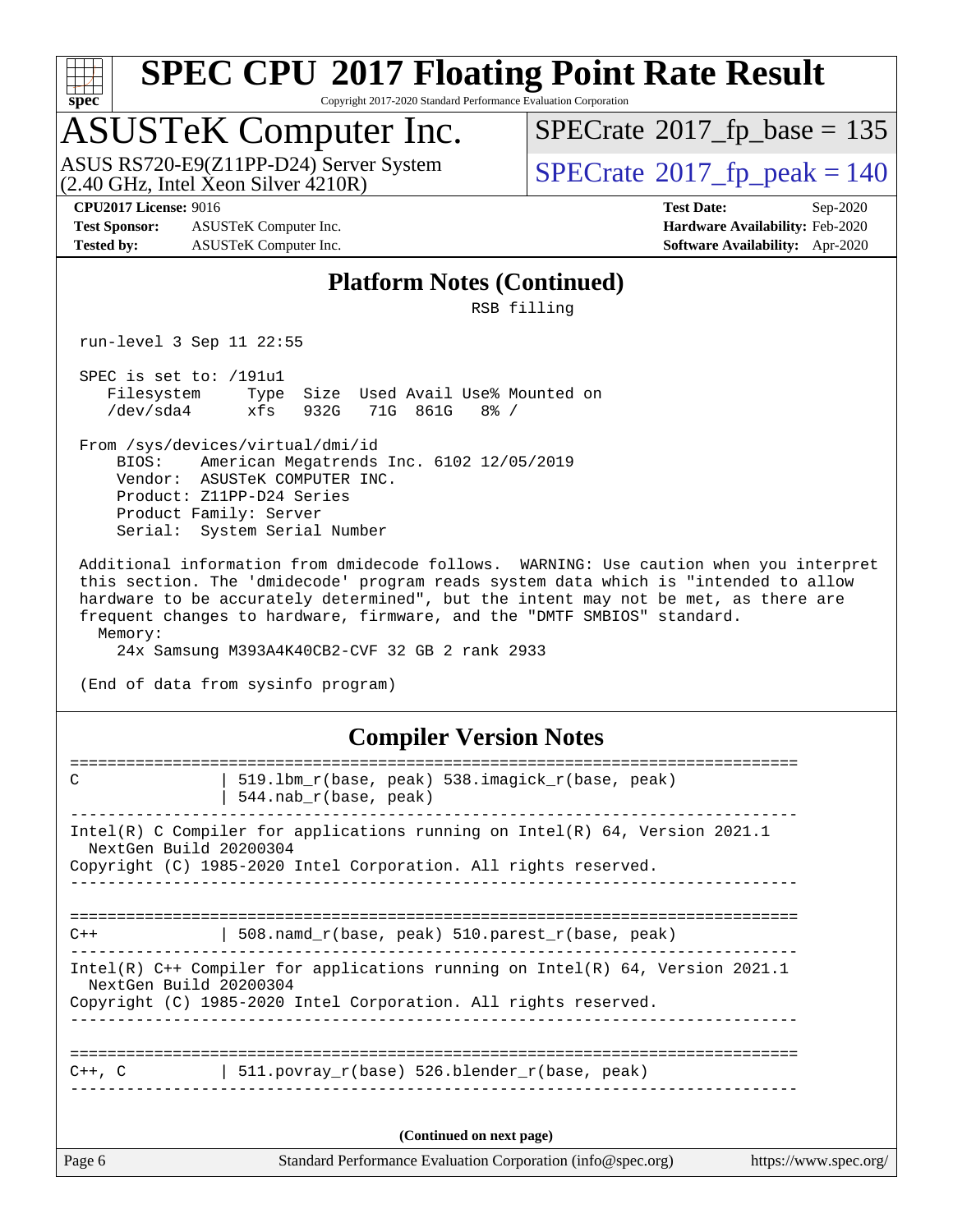

Copyright 2017-2020 Standard Performance Evaluation Corporation

### ASUSTeK Computer Inc.

ASUS RS720-E9(Z11PP-D24) Server System  $(2.40 \text{ GHz}, \text{ Intel Xeon Silver } 4210\text{R})$  [SPECrate](http://www.spec.org/auto/cpu2017/Docs/result-fields.html#SPECrate2017fppeak)®[2017\\_fp\\_peak = 1](http://www.spec.org/auto/cpu2017/Docs/result-fields.html#SPECrate2017fppeak)40

 $SPECrate$ <sup>®</sup>[2017\\_fp\\_base =](http://www.spec.org/auto/cpu2017/Docs/result-fields.html#SPECrate2017fpbase) 135

**[Test Sponsor:](http://www.spec.org/auto/cpu2017/Docs/result-fields.html#TestSponsor)** ASUSTeK Computer Inc. **[Hardware Availability:](http://www.spec.org/auto/cpu2017/Docs/result-fields.html#HardwareAvailability)** Feb-2020 **[Tested by:](http://www.spec.org/auto/cpu2017/Docs/result-fields.html#Testedby)** ASUSTeK Computer Inc. **[Software Availability:](http://www.spec.org/auto/cpu2017/Docs/result-fields.html#SoftwareAvailability)** Apr-2020

**[CPU2017 License:](http://www.spec.org/auto/cpu2017/Docs/result-fields.html#CPU2017License)** 9016 **[Test Date:](http://www.spec.org/auto/cpu2017/Docs/result-fields.html#TestDate)** Sep-2020

#### **[Compiler Version Notes \(Continued\)](http://www.spec.org/auto/cpu2017/Docs/result-fields.html#CompilerVersionNotes)**

| Copyright (C) 1985-2020 Intel Corporation. All rights reserved.<br>Intel(R) C Intel(R) 64 Compiler for applications running on Intel(R) 64,<br>Version 19.1.1.217 Build 20200306<br>Copyright (C) 1985-2020 Intel Corporation. All rights reserved.<br>___________________________________<br>$C++$ , C, Fortran   507. cactuBSSN $r(base$ , peak)<br>Intel(R) $C++$ Compiler for applications running on Intel(R) 64, Version 2021.1<br>NextGen Build 20200304<br>Copyright (C) 1985-2020 Intel Corporation. All rights reserved.<br>(Continued on next page) |  |
|----------------------------------------------------------------------------------------------------------------------------------------------------------------------------------------------------------------------------------------------------------------------------------------------------------------------------------------------------------------------------------------------------------------------------------------------------------------------------------------------------------------------------------------------------------------|--|
|                                                                                                                                                                                                                                                                                                                                                                                                                                                                                                                                                                |  |
|                                                                                                                                                                                                                                                                                                                                                                                                                                                                                                                                                                |  |
|                                                                                                                                                                                                                                                                                                                                                                                                                                                                                                                                                                |  |
|                                                                                                                                                                                                                                                                                                                                                                                                                                                                                                                                                                |  |
| Version 19.1.1.217 Build 20200306                                                                                                                                                                                                                                                                                                                                                                                                                                                                                                                              |  |
| Intel(R) $C++$ Intel(R) 64 Compiler for applications running on Intel(R) 64,                                                                                                                                                                                                                                                                                                                                                                                                                                                                                   |  |
| $C++$ , C $\qquad \qquad$ 511.povray_r(peak)                                                                                                                                                                                                                                                                                                                                                                                                                                                                                                                   |  |
| Intel(R) $C++$ Compiler for applications running on Intel(R) 64, Version 2021.1<br>NextGen Build 20200304<br>Copyright (C) 1985-2020 Intel Corporation. All rights reserved.<br>Intel(R) C Compiler for applications running on Intel(R) 64, Version 2021.1<br>NextGen Build 20200304<br>Copyright (C) 1985-2020 Intel Corporation. All rights reserved.<br>____________________________________                                                                                                                                                               |  |
| C++, C $\vert$ 511.povray_r(base) 526.blender_r(base, peak)                                                                                                                                                                                                                                                                                                                                                                                                                                                                                                    |  |
|                                                                                                                                                                                                                                                                                                                                                                                                                                                                                                                                                                |  |
| Intel(R) $C++$ Intel(R) 64 Compiler for applications running on Intel(R) 64,<br>Version 19.1.1.217 Build 20200306<br>Copyright (C) 1985-2020 Intel Corporation. All rights reserved.<br>Intel(R) C Intel(R) 64 Compiler for applications running on Intel(R) 64,<br>Version 19.1.1.217 Build 20200306<br>Copyright (C) 1985-2020 Intel Corporation. All rights reserved.                                                                                                                                                                                       |  |
| $C++$ , C $\qquad \qquad$ 511.povray_r(peak)                                                                                                                                                                                                                                                                                                                                                                                                                                                                                                                   |  |
|                                                                                                                                                                                                                                                                                                                                                                                                                                                                                                                                                                |  |
|                                                                                                                                                                                                                                                                                                                                                                                                                                                                                                                                                                |  |
| Copyright (C) 1985-2020 Intel Corporation. All rights reserved.                                                                                                                                                                                                                                                                                                                                                                                                                                                                                                |  |
| Copyright (C) 1985-2020 Intel Corporation. All rights reserved.<br>Intel(R) C Compiler for applications running on Intel(R) $64$ , Version 2021.1<br>NextGen Build 20200304                                                                                                                                                                                                                                                                                                                                                                                    |  |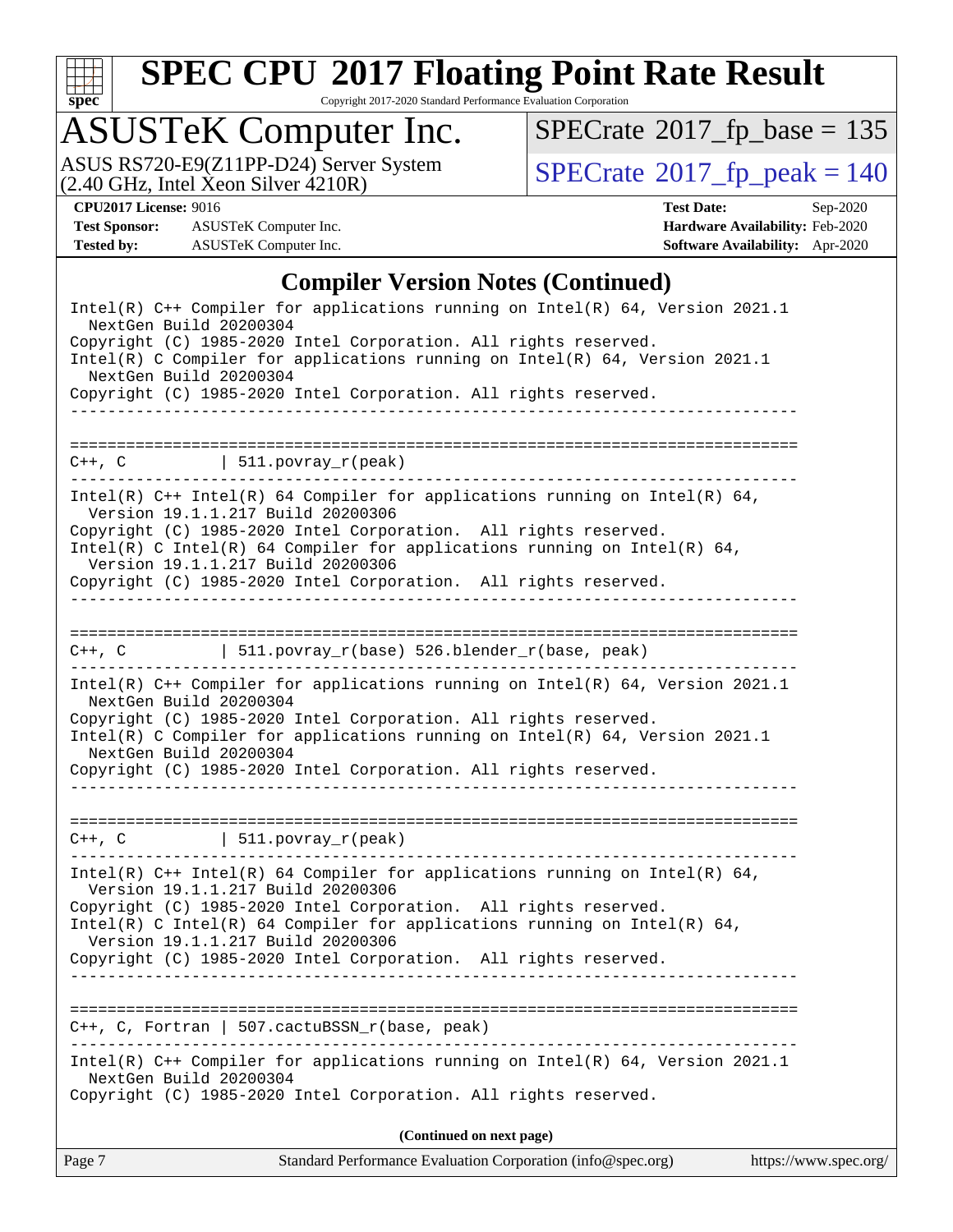

Copyright 2017-2020 Standard Performance Evaluation Corporation

### ASUSTeK Computer Inc.

ASUS RS720-E9(Z11PP-D24) Server System  $(2.40 \text{ GHz}, \text{ Intel Xeon Silver } 4210\text{R})$  [SPECrate](http://www.spec.org/auto/cpu2017/Docs/result-fields.html#SPECrate2017fppeak)®[2017\\_fp\\_peak = 1](http://www.spec.org/auto/cpu2017/Docs/result-fields.html#SPECrate2017fppeak)40

 $SPECrate$ <sup>®</sup>[2017\\_fp\\_base =](http://www.spec.org/auto/cpu2017/Docs/result-fields.html#SPECrate2017fpbase) 135

**[Test Sponsor:](http://www.spec.org/auto/cpu2017/Docs/result-fields.html#TestSponsor)** ASUSTeK Computer Inc. **[Hardware Availability:](http://www.spec.org/auto/cpu2017/Docs/result-fields.html#HardwareAvailability)** Feb-2020 **[Tested by:](http://www.spec.org/auto/cpu2017/Docs/result-fields.html#Testedby)** ASUSTeK Computer Inc. **[Software Availability:](http://www.spec.org/auto/cpu2017/Docs/result-fields.html#SoftwareAvailability)** Apr-2020

**[CPU2017 License:](http://www.spec.org/auto/cpu2017/Docs/result-fields.html#CPU2017License)** 9016 **[Test Date:](http://www.spec.org/auto/cpu2017/Docs/result-fields.html#TestDate)** Sep-2020

#### **[Compiler Version Notes \(Continued\)](http://www.spec.org/auto/cpu2017/Docs/result-fields.html#CompilerVersionNotes)**

| Intel(R) C Compiler for applications running on Intel(R) 64, Version 2021.1<br>NextGen Build 20200304                                                                                                                                                                                                                                                              |
|--------------------------------------------------------------------------------------------------------------------------------------------------------------------------------------------------------------------------------------------------------------------------------------------------------------------------------------------------------------------|
| Copyright (C) 1985-2020 Intel Corporation. All rights reserved.<br>$Intel(R)$ Fortran Intel(R) 64 Compiler for applications running on Intel(R)<br>64, Version 19.1.1.217 Build 20200306                                                                                                                                                                           |
| Copyright (C) 1985-2020 Intel Corporation. All rights reserved.                                                                                                                                                                                                                                                                                                    |
| 503.bwaves_r(base, peak) 549.fotonik3d_r(base, peak)<br>Fortran<br>$554.rows_r(base, peak)$                                                                                                                                                                                                                                                                        |
| Intel(R) Fortran Intel(R) 64 Compiler for applications running on Intel(R)<br>64, Version 19.1.1.217 Build 20200306<br>Copyright (C) 1985-2020 Intel Corporation. All rights reserved.                                                                                                                                                                             |
| Fortran, C $\vert$ 521.wrf r(base, peak) 527.cam4 r(base, peak)                                                                                                                                                                                                                                                                                                    |
| Intel(R) Fortran Intel(R) 64 Compiler for applications running on Intel(R)<br>64, Version 19.1.1.217 Build 20200306<br>Copyright (C) 1985-2020 Intel Corporation. All rights reserved.<br>Intel(R) C Compiler for applications running on Intel(R) 64, Version 2021.1<br>NextGen Build 20200304<br>Copyright (C) 1985-2020 Intel Corporation. All rights reserved. |
|                                                                                                                                                                                                                                                                                                                                                                    |

### **[Base Compiler Invocation](http://www.spec.org/auto/cpu2017/Docs/result-fields.html#BaseCompilerInvocation)**

[C benchmarks](http://www.spec.org/auto/cpu2017/Docs/result-fields.html#Cbenchmarks): [icc](http://www.spec.org/cpu2017/results/res2020q4/cpu2017-20200925-24019.flags.html#user_CCbase_intel_icc_66fc1ee009f7361af1fbd72ca7dcefbb700085f36577c54f309893dd4ec40d12360134090235512931783d35fd58c0460139e722d5067c5574d8eaf2b3e37e92)

[C++ benchmarks:](http://www.spec.org/auto/cpu2017/Docs/result-fields.html#CXXbenchmarks) [icpc](http://www.spec.org/cpu2017/results/res2020q4/cpu2017-20200925-24019.flags.html#user_CXXbase_intel_icpc_c510b6838c7f56d33e37e94d029a35b4a7bccf4766a728ee175e80a419847e808290a9b78be685c44ab727ea267ec2f070ec5dc83b407c0218cded6866a35d07)

[Fortran benchmarks](http://www.spec.org/auto/cpu2017/Docs/result-fields.html#Fortranbenchmarks): [ifort](http://www.spec.org/cpu2017/results/res2020q4/cpu2017-20200925-24019.flags.html#user_FCbase_intel_ifort_8111460550e3ca792625aed983ce982f94888b8b503583aa7ba2b8303487b4d8a21a13e7191a45c5fd58ff318f48f9492884d4413fa793fd88dd292cad7027ca)

[Benchmarks using both Fortran and C](http://www.spec.org/auto/cpu2017/Docs/result-fields.html#BenchmarksusingbothFortranandC): [ifort](http://www.spec.org/cpu2017/results/res2020q4/cpu2017-20200925-24019.flags.html#user_CC_FCbase_intel_ifort_8111460550e3ca792625aed983ce982f94888b8b503583aa7ba2b8303487b4d8a21a13e7191a45c5fd58ff318f48f9492884d4413fa793fd88dd292cad7027ca) [icc](http://www.spec.org/cpu2017/results/res2020q4/cpu2017-20200925-24019.flags.html#user_CC_FCbase_intel_icc_66fc1ee009f7361af1fbd72ca7dcefbb700085f36577c54f309893dd4ec40d12360134090235512931783d35fd58c0460139e722d5067c5574d8eaf2b3e37e92)

[Benchmarks using both C and C++](http://www.spec.org/auto/cpu2017/Docs/result-fields.html#BenchmarksusingbothCandCXX): [icpc](http://www.spec.org/cpu2017/results/res2020q4/cpu2017-20200925-24019.flags.html#user_CC_CXXbase_intel_icpc_c510b6838c7f56d33e37e94d029a35b4a7bccf4766a728ee175e80a419847e808290a9b78be685c44ab727ea267ec2f070ec5dc83b407c0218cded6866a35d07) [icc](http://www.spec.org/cpu2017/results/res2020q4/cpu2017-20200925-24019.flags.html#user_CC_CXXbase_intel_icc_66fc1ee009f7361af1fbd72ca7dcefbb700085f36577c54f309893dd4ec40d12360134090235512931783d35fd58c0460139e722d5067c5574d8eaf2b3e37e92)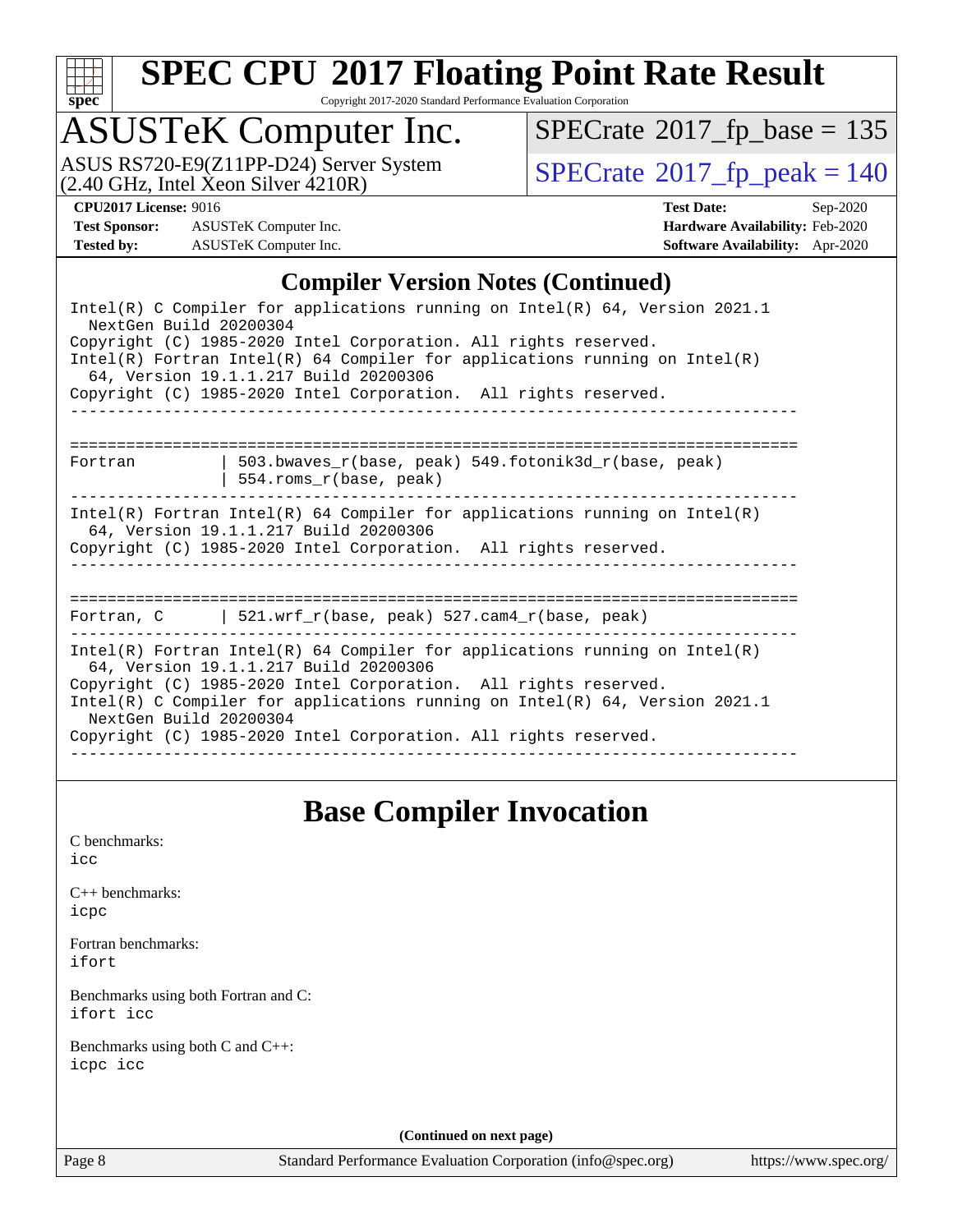

Copyright 2017-2020 Standard Performance Evaluation Corporation

### ASUSTeK Computer Inc.

 $(2.40 \text{ GHz}, \text{Intel } \hat{\text{X}}$ con Silver  $4210\text{R}$ ) ASUS RS720-E9(Z11PP-D24) Server System  $\sqrt{SPECrate}$  $\sqrt{SPECrate}$  $\sqrt{SPECrate}$   $2017$  fp\_peak = 140

 $SPECrate$ <sup>®</sup>[2017\\_fp\\_base =](http://www.spec.org/auto/cpu2017/Docs/result-fields.html#SPECrate2017fpbase) 135

**[Test Sponsor:](http://www.spec.org/auto/cpu2017/Docs/result-fields.html#TestSponsor)** ASUSTeK Computer Inc. **[Hardware Availability:](http://www.spec.org/auto/cpu2017/Docs/result-fields.html#HardwareAvailability)** Feb-2020 **[Tested by:](http://www.spec.org/auto/cpu2017/Docs/result-fields.html#Testedby)** ASUSTeK Computer Inc. **[Software Availability:](http://www.spec.org/auto/cpu2017/Docs/result-fields.html#SoftwareAvailability)** Apr-2020

**[CPU2017 License:](http://www.spec.org/auto/cpu2017/Docs/result-fields.html#CPU2017License)** 9016 **[Test Date:](http://www.spec.org/auto/cpu2017/Docs/result-fields.html#TestDate)** Sep-2020

### **[Base Compiler Invocation \(Continued\)](http://www.spec.org/auto/cpu2017/Docs/result-fields.html#BaseCompilerInvocation)**

[Benchmarks using Fortran, C, and C++:](http://www.spec.org/auto/cpu2017/Docs/result-fields.html#BenchmarksusingFortranCandCXX) [icpc](http://www.spec.org/cpu2017/results/res2020q4/cpu2017-20200925-24019.flags.html#user_CC_CXX_FCbase_intel_icpc_c510b6838c7f56d33e37e94d029a35b4a7bccf4766a728ee175e80a419847e808290a9b78be685c44ab727ea267ec2f070ec5dc83b407c0218cded6866a35d07) [icc](http://www.spec.org/cpu2017/results/res2020q4/cpu2017-20200925-24019.flags.html#user_CC_CXX_FCbase_intel_icc_66fc1ee009f7361af1fbd72ca7dcefbb700085f36577c54f309893dd4ec40d12360134090235512931783d35fd58c0460139e722d5067c5574d8eaf2b3e37e92) [ifort](http://www.spec.org/cpu2017/results/res2020q4/cpu2017-20200925-24019.flags.html#user_CC_CXX_FCbase_intel_ifort_8111460550e3ca792625aed983ce982f94888b8b503583aa7ba2b8303487b4d8a21a13e7191a45c5fd58ff318f48f9492884d4413fa793fd88dd292cad7027ca)

#### **[Base Portability Flags](http://www.spec.org/auto/cpu2017/Docs/result-fields.html#BasePortabilityFlags)**

 503.bwaves\_r: [-DSPEC\\_LP64](http://www.spec.org/cpu2017/results/res2020q4/cpu2017-20200925-24019.flags.html#suite_basePORTABILITY503_bwaves_r_DSPEC_LP64) 507.cactuBSSN\_r: [-DSPEC\\_LP64](http://www.spec.org/cpu2017/results/res2020q4/cpu2017-20200925-24019.flags.html#suite_basePORTABILITY507_cactuBSSN_r_DSPEC_LP64) 508.namd\_r: [-DSPEC\\_LP64](http://www.spec.org/cpu2017/results/res2020q4/cpu2017-20200925-24019.flags.html#suite_basePORTABILITY508_namd_r_DSPEC_LP64) 510.parest\_r: [-DSPEC\\_LP64](http://www.spec.org/cpu2017/results/res2020q4/cpu2017-20200925-24019.flags.html#suite_basePORTABILITY510_parest_r_DSPEC_LP64) 511.povray\_r: [-DSPEC\\_LP64](http://www.spec.org/cpu2017/results/res2020q4/cpu2017-20200925-24019.flags.html#suite_basePORTABILITY511_povray_r_DSPEC_LP64) 519.lbm\_r: [-DSPEC\\_LP64](http://www.spec.org/cpu2017/results/res2020q4/cpu2017-20200925-24019.flags.html#suite_basePORTABILITY519_lbm_r_DSPEC_LP64) 521.wrf\_r: [-DSPEC\\_LP64](http://www.spec.org/cpu2017/results/res2020q4/cpu2017-20200925-24019.flags.html#suite_basePORTABILITY521_wrf_r_DSPEC_LP64) [-DSPEC\\_CASE\\_FLAG](http://www.spec.org/cpu2017/results/res2020q4/cpu2017-20200925-24019.flags.html#b521.wrf_r_baseCPORTABILITY_DSPEC_CASE_FLAG) [-convert big\\_endian](http://www.spec.org/cpu2017/results/res2020q4/cpu2017-20200925-24019.flags.html#user_baseFPORTABILITY521_wrf_r_convert_big_endian_c3194028bc08c63ac5d04de18c48ce6d347e4e562e8892b8bdbdc0214820426deb8554edfa529a3fb25a586e65a3d812c835984020483e7e73212c4d31a38223) 526.blender\_r: [-DSPEC\\_LP64](http://www.spec.org/cpu2017/results/res2020q4/cpu2017-20200925-24019.flags.html#suite_basePORTABILITY526_blender_r_DSPEC_LP64) [-DSPEC\\_LINUX](http://www.spec.org/cpu2017/results/res2020q4/cpu2017-20200925-24019.flags.html#b526.blender_r_baseCPORTABILITY_DSPEC_LINUX) [-funsigned-char](http://www.spec.org/cpu2017/results/res2020q4/cpu2017-20200925-24019.flags.html#user_baseCPORTABILITY526_blender_r_force_uchar_40c60f00ab013830e2dd6774aeded3ff59883ba5a1fc5fc14077f794d777847726e2a5858cbc7672e36e1b067e7e5c1d9a74f7176df07886a243d7cc18edfe67) 527.cam4\_r: [-DSPEC\\_LP64](http://www.spec.org/cpu2017/results/res2020q4/cpu2017-20200925-24019.flags.html#suite_basePORTABILITY527_cam4_r_DSPEC_LP64) [-DSPEC\\_CASE\\_FLAG](http://www.spec.org/cpu2017/results/res2020q4/cpu2017-20200925-24019.flags.html#b527.cam4_r_baseCPORTABILITY_DSPEC_CASE_FLAG) 538.imagick\_r: [-DSPEC\\_LP64](http://www.spec.org/cpu2017/results/res2020q4/cpu2017-20200925-24019.flags.html#suite_basePORTABILITY538_imagick_r_DSPEC_LP64) 544.nab\_r: [-DSPEC\\_LP64](http://www.spec.org/cpu2017/results/res2020q4/cpu2017-20200925-24019.flags.html#suite_basePORTABILITY544_nab_r_DSPEC_LP64) 549.fotonik3d\_r: [-DSPEC\\_LP64](http://www.spec.org/cpu2017/results/res2020q4/cpu2017-20200925-24019.flags.html#suite_basePORTABILITY549_fotonik3d_r_DSPEC_LP64) 554.roms\_r: [-DSPEC\\_LP64](http://www.spec.org/cpu2017/results/res2020q4/cpu2017-20200925-24019.flags.html#suite_basePORTABILITY554_roms_r_DSPEC_LP64)

### **[Base Optimization Flags](http://www.spec.org/auto/cpu2017/Docs/result-fields.html#BaseOptimizationFlags)**

#### [C benchmarks](http://www.spec.org/auto/cpu2017/Docs/result-fields.html#Cbenchmarks):

[-m64](http://www.spec.org/cpu2017/results/res2020q4/cpu2017-20200925-24019.flags.html#user_CCbase_m64-icc) [-qnextgen](http://www.spec.org/cpu2017/results/res2020q4/cpu2017-20200925-24019.flags.html#user_CCbase_f-qnextgen) [-std=c11](http://www.spec.org/cpu2017/results/res2020q4/cpu2017-20200925-24019.flags.html#user_CCbase_std-icc-std_0e1c27790398a4642dfca32ffe6c27b5796f9c2d2676156f2e42c9c44eaad0c049b1cdb667a270c34d979996257aeb8fc440bfb01818dbc9357bd9d174cb8524) [-Wl,-plugin-opt=-x86-branches-within-32B-boundaries](http://www.spec.org/cpu2017/results/res2020q4/cpu2017-20200925-24019.flags.html#user_CCbase_f-x86-branches-within-32B-boundaries_0098b4e4317ae60947b7b728078a624952a08ac37a3c797dfb4ffeb399e0c61a9dd0f2f44ce917e9361fb9076ccb15e7824594512dd315205382d84209e912f3) [-Wl,-z,muldefs](http://www.spec.org/cpu2017/results/res2020q4/cpu2017-20200925-24019.flags.html#user_CCbase_link_force_multiple1_b4cbdb97b34bdee9ceefcfe54f4c8ea74255f0b02a4b23e853cdb0e18eb4525ac79b5a88067c842dd0ee6996c24547a27a4b99331201badda8798ef8a743f577) [-fuse-ld=gold](http://www.spec.org/cpu2017/results/res2020q4/cpu2017-20200925-24019.flags.html#user_CCbase_f-fuse-ld_920b3586e2b8c6e0748b9c84fa9b744736ba725a32cab14ad8f3d4ad28eecb2f59d1144823d2e17006539a88734fe1fc08fc3035f7676166309105a78aaabc32) [-xCORE-AVX512](http://www.spec.org/cpu2017/results/res2020q4/cpu2017-20200925-24019.flags.html#user_CCbase_f-xCORE-AVX512) [-Ofast](http://www.spec.org/cpu2017/results/res2020q4/cpu2017-20200925-24019.flags.html#user_CCbase_f-Ofast) [-ffast-math](http://www.spec.org/cpu2017/results/res2020q4/cpu2017-20200925-24019.flags.html#user_CCbase_f-ffast-math) [-flto](http://www.spec.org/cpu2017/results/res2020q4/cpu2017-20200925-24019.flags.html#user_CCbase_f-flto) [-mfpmath=sse](http://www.spec.org/cpu2017/results/res2020q4/cpu2017-20200925-24019.flags.html#user_CCbase_f-mfpmath_70eb8fac26bde974f8ab713bc9086c5621c0b8d2f6c86f38af0bd7062540daf19db5f3a066d8c6684be05d84c9b6322eb3b5be6619d967835195b93d6c02afa1) [-funroll-loops](http://www.spec.org/cpu2017/results/res2020q4/cpu2017-20200925-24019.flags.html#user_CCbase_f-funroll-loops) [-qopt-mem-layout-trans=4](http://www.spec.org/cpu2017/results/res2020q4/cpu2017-20200925-24019.flags.html#user_CCbase_f-qopt-mem-layout-trans_fa39e755916c150a61361b7846f310bcdf6f04e385ef281cadf3647acec3f0ae266d1a1d22d972a7087a248fd4e6ca390a3634700869573d231a252c784941a8) [-L/usr/local/jemalloc64-5.0.1/lib](http://www.spec.org/cpu2017/results/res2020q4/cpu2017-20200925-24019.flags.html#user_CCbase_jemalloc_link_path64_1_cc289568b1a6c0fd3b62c91b824c27fcb5af5e8098e6ad028160d21144ef1b8aef3170d2acf0bee98a8da324cfe4f67d0a3d0c4cc4673d993d694dc2a0df248b) [-ljemalloc](http://www.spec.org/cpu2017/results/res2020q4/cpu2017-20200925-24019.flags.html#user_CCbase_jemalloc_link_lib_d1249b907c500fa1c0672f44f562e3d0f79738ae9e3c4a9c376d49f265a04b9c99b167ecedbf6711b3085be911c67ff61f150a17b3472be731631ba4d0471706)

[C++ benchmarks:](http://www.spec.org/auto/cpu2017/Docs/result-fields.html#CXXbenchmarks)

[-m64](http://www.spec.org/cpu2017/results/res2020q4/cpu2017-20200925-24019.flags.html#user_CXXbase_m64-icc) [-qnextgen](http://www.spec.org/cpu2017/results/res2020q4/cpu2017-20200925-24019.flags.html#user_CXXbase_f-qnextgen) [-Wl,-plugin-opt=-x86-branches-within-32B-boundaries](http://www.spec.org/cpu2017/results/res2020q4/cpu2017-20200925-24019.flags.html#user_CXXbase_f-x86-branches-within-32B-boundaries_0098b4e4317ae60947b7b728078a624952a08ac37a3c797dfb4ffeb399e0c61a9dd0f2f44ce917e9361fb9076ccb15e7824594512dd315205382d84209e912f3) [-Wl,-z,muldefs](http://www.spec.org/cpu2017/results/res2020q4/cpu2017-20200925-24019.flags.html#user_CXXbase_link_force_multiple1_b4cbdb97b34bdee9ceefcfe54f4c8ea74255f0b02a4b23e853cdb0e18eb4525ac79b5a88067c842dd0ee6996c24547a27a4b99331201badda8798ef8a743f577) [-fuse-ld=gold](http://www.spec.org/cpu2017/results/res2020q4/cpu2017-20200925-24019.flags.html#user_CXXbase_f-fuse-ld_920b3586e2b8c6e0748b9c84fa9b744736ba725a32cab14ad8f3d4ad28eecb2f59d1144823d2e17006539a88734fe1fc08fc3035f7676166309105a78aaabc32) [-xCORE-AVX512](http://www.spec.org/cpu2017/results/res2020q4/cpu2017-20200925-24019.flags.html#user_CXXbase_f-xCORE-AVX512) [-Ofast](http://www.spec.org/cpu2017/results/res2020q4/cpu2017-20200925-24019.flags.html#user_CXXbase_f-Ofast) [-ffast-math](http://www.spec.org/cpu2017/results/res2020q4/cpu2017-20200925-24019.flags.html#user_CXXbase_f-ffast-math) [-flto](http://www.spec.org/cpu2017/results/res2020q4/cpu2017-20200925-24019.flags.html#user_CXXbase_f-flto) [-mfpmath=sse](http://www.spec.org/cpu2017/results/res2020q4/cpu2017-20200925-24019.flags.html#user_CXXbase_f-mfpmath_70eb8fac26bde974f8ab713bc9086c5621c0b8d2f6c86f38af0bd7062540daf19db5f3a066d8c6684be05d84c9b6322eb3b5be6619d967835195b93d6c02afa1) [-funroll-loops](http://www.spec.org/cpu2017/results/res2020q4/cpu2017-20200925-24019.flags.html#user_CXXbase_f-funroll-loops) [-qopt-mem-layout-trans=4](http://www.spec.org/cpu2017/results/res2020q4/cpu2017-20200925-24019.flags.html#user_CXXbase_f-qopt-mem-layout-trans_fa39e755916c150a61361b7846f310bcdf6f04e385ef281cadf3647acec3f0ae266d1a1d22d972a7087a248fd4e6ca390a3634700869573d231a252c784941a8) [-L/usr/local/jemalloc64-5.0.1/lib](http://www.spec.org/cpu2017/results/res2020q4/cpu2017-20200925-24019.flags.html#user_CXXbase_jemalloc_link_path64_1_cc289568b1a6c0fd3b62c91b824c27fcb5af5e8098e6ad028160d21144ef1b8aef3170d2acf0bee98a8da324cfe4f67d0a3d0c4cc4673d993d694dc2a0df248b) [-ljemalloc](http://www.spec.org/cpu2017/results/res2020q4/cpu2017-20200925-24019.flags.html#user_CXXbase_jemalloc_link_lib_d1249b907c500fa1c0672f44f562e3d0f79738ae9e3c4a9c376d49f265a04b9c99b167ecedbf6711b3085be911c67ff61f150a17b3472be731631ba4d0471706)

[Fortran benchmarks](http://www.spec.org/auto/cpu2017/Docs/result-fields.html#Fortranbenchmarks):

```
-m64 -Wl,-plugin-opt=-x86-branches-within-32B-boundaries -Wl,-z,muldefs
-fuse-ld=gold -xCORE-AVX512 -O3 -ipo -no-prec-div -qopt-prefetch
-ffinite-math-only -qopt-multiple-gather-scatter-by-shuffles
-qopt-mem-layout-trans=4 -nostandard-realloc-lhs -align array32byte
-auto -mbranches-within-32B-boundaries
-L/usr/local/jemalloc64-5.0.1/lib -ljemalloc
```

| Page 9 | Standard Performance Evaluation Corporation (info@spec.org) | https://www.spec.org/ |
|--------|-------------------------------------------------------------|-----------------------|
|        |                                                             |                       |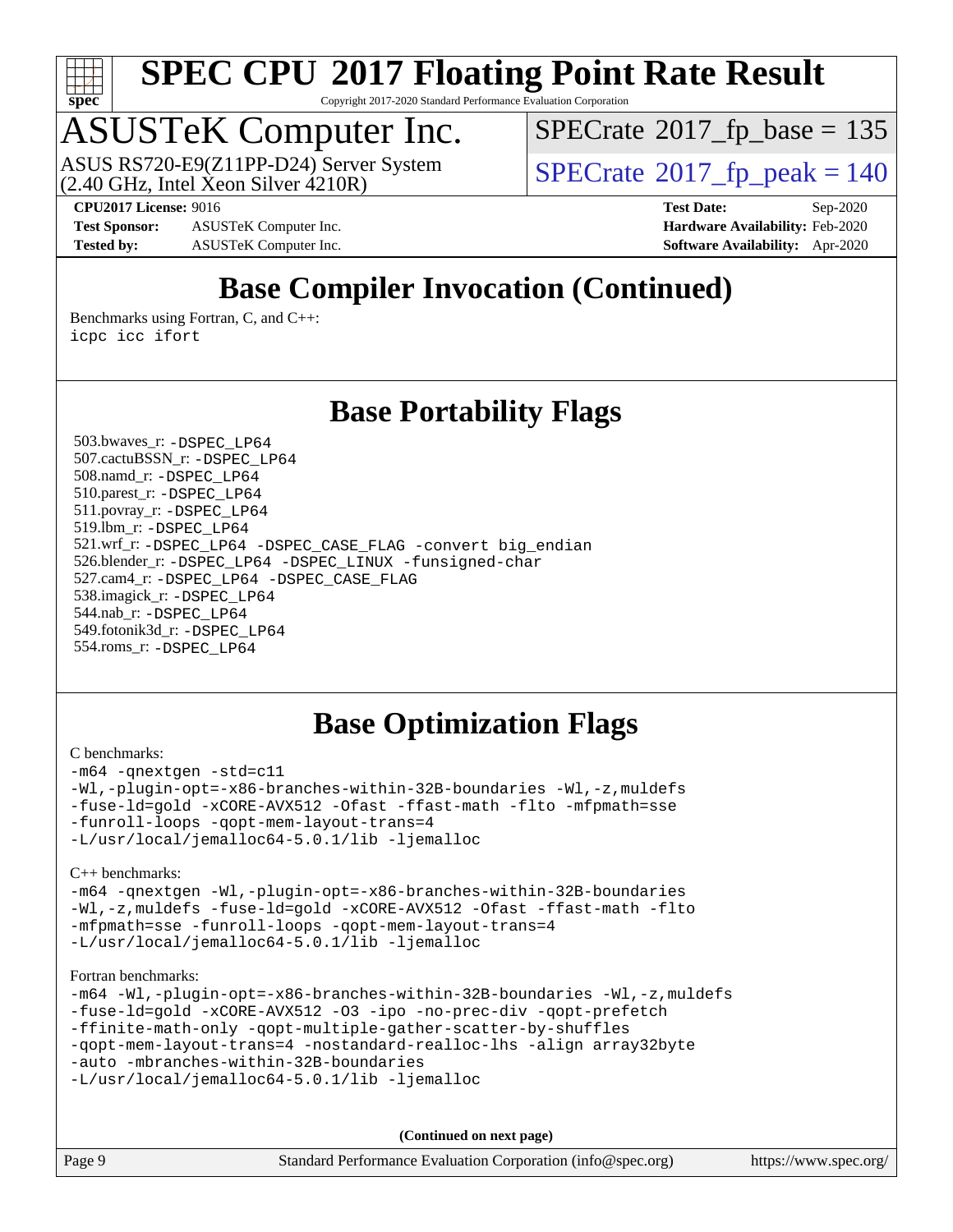

Copyright 2017-2020 Standard Performance Evaluation Corporation

### ASUSTeK Computer Inc.

(2.40 GHz, Intel Xeon Silver 4210R) ASUS RS720-E9(Z11PP-D24) Server System  $\vert$  [SPECrate](http://www.spec.org/auto/cpu2017/Docs/result-fields.html#SPECrate2017fppeak)®[2017\\_fp\\_peak = 1](http://www.spec.org/auto/cpu2017/Docs/result-fields.html#SPECrate2017fppeak)40

 $SPECTate$ <sup>®</sup>[2017\\_fp\\_base =](http://www.spec.org/auto/cpu2017/Docs/result-fields.html#SPECrate2017fpbase) 135

**[Test Sponsor:](http://www.spec.org/auto/cpu2017/Docs/result-fields.html#TestSponsor)** ASUSTeK Computer Inc. **[Hardware Availability:](http://www.spec.org/auto/cpu2017/Docs/result-fields.html#HardwareAvailability)** Feb-2020 **[Tested by:](http://www.spec.org/auto/cpu2017/Docs/result-fields.html#Testedby)** ASUSTeK Computer Inc. **[Software Availability:](http://www.spec.org/auto/cpu2017/Docs/result-fields.html#SoftwareAvailability)** Apr-2020

**[CPU2017 License:](http://www.spec.org/auto/cpu2017/Docs/result-fields.html#CPU2017License)** 9016 **[Test Date:](http://www.spec.org/auto/cpu2017/Docs/result-fields.html#TestDate)** Sep-2020

**[Base Optimization Flags \(Continued\)](http://www.spec.org/auto/cpu2017/Docs/result-fields.html#BaseOptimizationFlags)**

[Benchmarks using both Fortran and C](http://www.spec.org/auto/cpu2017/Docs/result-fields.html#BenchmarksusingbothFortranandC): [-m64](http://www.spec.org/cpu2017/results/res2020q4/cpu2017-20200925-24019.flags.html#user_CC_FCbase_m64-icc) [-qnextgen](http://www.spec.org/cpu2017/results/res2020q4/cpu2017-20200925-24019.flags.html#user_CC_FCbase_f-qnextgen) [-std=c11](http://www.spec.org/cpu2017/results/res2020q4/cpu2017-20200925-24019.flags.html#user_CC_FCbase_std-icc-std_0e1c27790398a4642dfca32ffe6c27b5796f9c2d2676156f2e42c9c44eaad0c049b1cdb667a270c34d979996257aeb8fc440bfb01818dbc9357bd9d174cb8524) [-Wl,-plugin-opt=-x86-branches-within-32B-boundaries](http://www.spec.org/cpu2017/results/res2020q4/cpu2017-20200925-24019.flags.html#user_CC_FCbase_f-x86-branches-within-32B-boundaries_0098b4e4317ae60947b7b728078a624952a08ac37a3c797dfb4ffeb399e0c61a9dd0f2f44ce917e9361fb9076ccb15e7824594512dd315205382d84209e912f3) [-Wl,-z,muldefs](http://www.spec.org/cpu2017/results/res2020q4/cpu2017-20200925-24019.flags.html#user_CC_FCbase_link_force_multiple1_b4cbdb97b34bdee9ceefcfe54f4c8ea74255f0b02a4b23e853cdb0e18eb4525ac79b5a88067c842dd0ee6996c24547a27a4b99331201badda8798ef8a743f577) [-fuse-ld=gold](http://www.spec.org/cpu2017/results/res2020q4/cpu2017-20200925-24019.flags.html#user_CC_FCbase_f-fuse-ld_920b3586e2b8c6e0748b9c84fa9b744736ba725a32cab14ad8f3d4ad28eecb2f59d1144823d2e17006539a88734fe1fc08fc3035f7676166309105a78aaabc32) [-xCORE-AVX512](http://www.spec.org/cpu2017/results/res2020q4/cpu2017-20200925-24019.flags.html#user_CC_FCbase_f-xCORE-AVX512) [-Ofast](http://www.spec.org/cpu2017/results/res2020q4/cpu2017-20200925-24019.flags.html#user_CC_FCbase_f-Ofast) [-ffast-math](http://www.spec.org/cpu2017/results/res2020q4/cpu2017-20200925-24019.flags.html#user_CC_FCbase_f-ffast-math) [-flto](http://www.spec.org/cpu2017/results/res2020q4/cpu2017-20200925-24019.flags.html#user_CC_FCbase_f-flto) [-mfpmath=sse](http://www.spec.org/cpu2017/results/res2020q4/cpu2017-20200925-24019.flags.html#user_CC_FCbase_f-mfpmath_70eb8fac26bde974f8ab713bc9086c5621c0b8d2f6c86f38af0bd7062540daf19db5f3a066d8c6684be05d84c9b6322eb3b5be6619d967835195b93d6c02afa1) [-funroll-loops](http://www.spec.org/cpu2017/results/res2020q4/cpu2017-20200925-24019.flags.html#user_CC_FCbase_f-funroll-loops) [-qopt-mem-layout-trans=4](http://www.spec.org/cpu2017/results/res2020q4/cpu2017-20200925-24019.flags.html#user_CC_FCbase_f-qopt-mem-layout-trans_fa39e755916c150a61361b7846f310bcdf6f04e385ef281cadf3647acec3f0ae266d1a1d22d972a7087a248fd4e6ca390a3634700869573d231a252c784941a8) [-O3](http://www.spec.org/cpu2017/results/res2020q4/cpu2017-20200925-24019.flags.html#user_CC_FCbase_f-O3) [-ipo](http://www.spec.org/cpu2017/results/res2020q4/cpu2017-20200925-24019.flags.html#user_CC_FCbase_f-ipo) [-no-prec-div](http://www.spec.org/cpu2017/results/res2020q4/cpu2017-20200925-24019.flags.html#user_CC_FCbase_f-no-prec-div) [-qopt-prefetch](http://www.spec.org/cpu2017/results/res2020q4/cpu2017-20200925-24019.flags.html#user_CC_FCbase_f-qopt-prefetch) [-ffinite-math-only](http://www.spec.org/cpu2017/results/res2020q4/cpu2017-20200925-24019.flags.html#user_CC_FCbase_f_finite_math_only_cb91587bd2077682c4b38af759c288ed7c732db004271a9512da14a4f8007909a5f1427ecbf1a0fb78ff2a814402c6114ac565ca162485bbcae155b5e4258871) [-qopt-multiple-gather-scatter-by-shuffles](http://www.spec.org/cpu2017/results/res2020q4/cpu2017-20200925-24019.flags.html#user_CC_FCbase_f-qopt-multiple-gather-scatter-by-shuffles) [-nostandard-realloc-lhs](http://www.spec.org/cpu2017/results/res2020q4/cpu2017-20200925-24019.flags.html#user_CC_FCbase_f_2003_std_realloc_82b4557e90729c0f113870c07e44d33d6f5a304b4f63d4c15d2d0f1fab99f5daaed73bdb9275d9ae411527f28b936061aa8b9c8f2d63842963b95c9dd6426b8a) [-align array32byte](http://www.spec.org/cpu2017/results/res2020q4/cpu2017-20200925-24019.flags.html#user_CC_FCbase_align_array32byte_b982fe038af199962ba9a80c053b8342c548c85b40b8e86eb3cc33dee0d7986a4af373ac2d51c3f7cf710a18d62fdce2948f201cd044323541f22fc0fffc51b6) [-auto](http://www.spec.org/cpu2017/results/res2020q4/cpu2017-20200925-24019.flags.html#user_CC_FCbase_f-auto) [-mbranches-within-32B-boundaries](http://www.spec.org/cpu2017/results/res2020q4/cpu2017-20200925-24019.flags.html#user_CC_FCbase_f-mbranches-within-32B-boundaries) [-L/usr/local/jemalloc64-5.0.1/lib](http://www.spec.org/cpu2017/results/res2020q4/cpu2017-20200925-24019.flags.html#user_CC_FCbase_jemalloc_link_path64_1_cc289568b1a6c0fd3b62c91b824c27fcb5af5e8098e6ad028160d21144ef1b8aef3170d2acf0bee98a8da324cfe4f67d0a3d0c4cc4673d993d694dc2a0df248b) [-ljemalloc](http://www.spec.org/cpu2017/results/res2020q4/cpu2017-20200925-24019.flags.html#user_CC_FCbase_jemalloc_link_lib_d1249b907c500fa1c0672f44f562e3d0f79738ae9e3c4a9c376d49f265a04b9c99b167ecedbf6711b3085be911c67ff61f150a17b3472be731631ba4d0471706) [Benchmarks using both C and C++](http://www.spec.org/auto/cpu2017/Docs/result-fields.html#BenchmarksusingbothCandCXX): [-m64](http://www.spec.org/cpu2017/results/res2020q4/cpu2017-20200925-24019.flags.html#user_CC_CXXbase_m64-icc) [-qnextgen](http://www.spec.org/cpu2017/results/res2020q4/cpu2017-20200925-24019.flags.html#user_CC_CXXbase_f-qnextgen) [-std=c11](http://www.spec.org/cpu2017/results/res2020q4/cpu2017-20200925-24019.flags.html#user_CC_CXXbase_std-icc-std_0e1c27790398a4642dfca32ffe6c27b5796f9c2d2676156f2e42c9c44eaad0c049b1cdb667a270c34d979996257aeb8fc440bfb01818dbc9357bd9d174cb8524) [-Wl,-plugin-opt=-x86-branches-within-32B-boundaries](http://www.spec.org/cpu2017/results/res2020q4/cpu2017-20200925-24019.flags.html#user_CC_CXXbase_f-x86-branches-within-32B-boundaries_0098b4e4317ae60947b7b728078a624952a08ac37a3c797dfb4ffeb399e0c61a9dd0f2f44ce917e9361fb9076ccb15e7824594512dd315205382d84209e912f3) [-Wl,-z,muldefs](http://www.spec.org/cpu2017/results/res2020q4/cpu2017-20200925-24019.flags.html#user_CC_CXXbase_link_force_multiple1_b4cbdb97b34bdee9ceefcfe54f4c8ea74255f0b02a4b23e853cdb0e18eb4525ac79b5a88067c842dd0ee6996c24547a27a4b99331201badda8798ef8a743f577) [-fuse-ld=gold](http://www.spec.org/cpu2017/results/res2020q4/cpu2017-20200925-24019.flags.html#user_CC_CXXbase_f-fuse-ld_920b3586e2b8c6e0748b9c84fa9b744736ba725a32cab14ad8f3d4ad28eecb2f59d1144823d2e17006539a88734fe1fc08fc3035f7676166309105a78aaabc32) [-xCORE-AVX512](http://www.spec.org/cpu2017/results/res2020q4/cpu2017-20200925-24019.flags.html#user_CC_CXXbase_f-xCORE-AVX512) [-Ofast](http://www.spec.org/cpu2017/results/res2020q4/cpu2017-20200925-24019.flags.html#user_CC_CXXbase_f-Ofast) [-ffast-math](http://www.spec.org/cpu2017/results/res2020q4/cpu2017-20200925-24019.flags.html#user_CC_CXXbase_f-ffast-math) [-flto](http://www.spec.org/cpu2017/results/res2020q4/cpu2017-20200925-24019.flags.html#user_CC_CXXbase_f-flto) [-mfpmath=sse](http://www.spec.org/cpu2017/results/res2020q4/cpu2017-20200925-24019.flags.html#user_CC_CXXbase_f-mfpmath_70eb8fac26bde974f8ab713bc9086c5621c0b8d2f6c86f38af0bd7062540daf19db5f3a066d8c6684be05d84c9b6322eb3b5be6619d967835195b93d6c02afa1) [-funroll-loops](http://www.spec.org/cpu2017/results/res2020q4/cpu2017-20200925-24019.flags.html#user_CC_CXXbase_f-funroll-loops) [-qopt-mem-layout-trans=4](http://www.spec.org/cpu2017/results/res2020q4/cpu2017-20200925-24019.flags.html#user_CC_CXXbase_f-qopt-mem-layout-trans_fa39e755916c150a61361b7846f310bcdf6f04e385ef281cadf3647acec3f0ae266d1a1d22d972a7087a248fd4e6ca390a3634700869573d231a252c784941a8) [-L/usr/local/jemalloc64-5.0.1/lib](http://www.spec.org/cpu2017/results/res2020q4/cpu2017-20200925-24019.flags.html#user_CC_CXXbase_jemalloc_link_path64_1_cc289568b1a6c0fd3b62c91b824c27fcb5af5e8098e6ad028160d21144ef1b8aef3170d2acf0bee98a8da324cfe4f67d0a3d0c4cc4673d993d694dc2a0df248b) [-ljemalloc](http://www.spec.org/cpu2017/results/res2020q4/cpu2017-20200925-24019.flags.html#user_CC_CXXbase_jemalloc_link_lib_d1249b907c500fa1c0672f44f562e3d0f79738ae9e3c4a9c376d49f265a04b9c99b167ecedbf6711b3085be911c67ff61f150a17b3472be731631ba4d0471706) [Benchmarks using Fortran, C, and C++:](http://www.spec.org/auto/cpu2017/Docs/result-fields.html#BenchmarksusingFortranCandCXX) [-m64](http://www.spec.org/cpu2017/results/res2020q4/cpu2017-20200925-24019.flags.html#user_CC_CXX_FCbase_m64-icc) [-qnextgen](http://www.spec.org/cpu2017/results/res2020q4/cpu2017-20200925-24019.flags.html#user_CC_CXX_FCbase_f-qnextgen) [-std=c11](http://www.spec.org/cpu2017/results/res2020q4/cpu2017-20200925-24019.flags.html#user_CC_CXX_FCbase_std-icc-std_0e1c27790398a4642dfca32ffe6c27b5796f9c2d2676156f2e42c9c44eaad0c049b1cdb667a270c34d979996257aeb8fc440bfb01818dbc9357bd9d174cb8524) [-Wl,-plugin-opt=-x86-branches-within-32B-boundaries](http://www.spec.org/cpu2017/results/res2020q4/cpu2017-20200925-24019.flags.html#user_CC_CXX_FCbase_f-x86-branches-within-32B-boundaries_0098b4e4317ae60947b7b728078a624952a08ac37a3c797dfb4ffeb399e0c61a9dd0f2f44ce917e9361fb9076ccb15e7824594512dd315205382d84209e912f3) [-Wl,-z,muldefs](http://www.spec.org/cpu2017/results/res2020q4/cpu2017-20200925-24019.flags.html#user_CC_CXX_FCbase_link_force_multiple1_b4cbdb97b34bdee9ceefcfe54f4c8ea74255f0b02a4b23e853cdb0e18eb4525ac79b5a88067c842dd0ee6996c24547a27a4b99331201badda8798ef8a743f577) [-fuse-ld=gold](http://www.spec.org/cpu2017/results/res2020q4/cpu2017-20200925-24019.flags.html#user_CC_CXX_FCbase_f-fuse-ld_920b3586e2b8c6e0748b9c84fa9b744736ba725a32cab14ad8f3d4ad28eecb2f59d1144823d2e17006539a88734fe1fc08fc3035f7676166309105a78aaabc32) [-xCORE-AVX512](http://www.spec.org/cpu2017/results/res2020q4/cpu2017-20200925-24019.flags.html#user_CC_CXX_FCbase_f-xCORE-AVX512) [-Ofast](http://www.spec.org/cpu2017/results/res2020q4/cpu2017-20200925-24019.flags.html#user_CC_CXX_FCbase_f-Ofast) [-ffast-math](http://www.spec.org/cpu2017/results/res2020q4/cpu2017-20200925-24019.flags.html#user_CC_CXX_FCbase_f-ffast-math) [-flto](http://www.spec.org/cpu2017/results/res2020q4/cpu2017-20200925-24019.flags.html#user_CC_CXX_FCbase_f-flto) [-mfpmath=sse](http://www.spec.org/cpu2017/results/res2020q4/cpu2017-20200925-24019.flags.html#user_CC_CXX_FCbase_f-mfpmath_70eb8fac26bde974f8ab713bc9086c5621c0b8d2f6c86f38af0bd7062540daf19db5f3a066d8c6684be05d84c9b6322eb3b5be6619d967835195b93d6c02afa1) [-funroll-loops](http://www.spec.org/cpu2017/results/res2020q4/cpu2017-20200925-24019.flags.html#user_CC_CXX_FCbase_f-funroll-loops) [-qopt-mem-layout-trans=4](http://www.spec.org/cpu2017/results/res2020q4/cpu2017-20200925-24019.flags.html#user_CC_CXX_FCbase_f-qopt-mem-layout-trans_fa39e755916c150a61361b7846f310bcdf6f04e385ef281cadf3647acec3f0ae266d1a1d22d972a7087a248fd4e6ca390a3634700869573d231a252c784941a8) [-O3](http://www.spec.org/cpu2017/results/res2020q4/cpu2017-20200925-24019.flags.html#user_CC_CXX_FCbase_f-O3) [-ipo](http://www.spec.org/cpu2017/results/res2020q4/cpu2017-20200925-24019.flags.html#user_CC_CXX_FCbase_f-ipo) [-no-prec-div](http://www.spec.org/cpu2017/results/res2020q4/cpu2017-20200925-24019.flags.html#user_CC_CXX_FCbase_f-no-prec-div) [-qopt-prefetch](http://www.spec.org/cpu2017/results/res2020q4/cpu2017-20200925-24019.flags.html#user_CC_CXX_FCbase_f-qopt-prefetch) [-ffinite-math-only](http://www.spec.org/cpu2017/results/res2020q4/cpu2017-20200925-24019.flags.html#user_CC_CXX_FCbase_f_finite_math_only_cb91587bd2077682c4b38af759c288ed7c732db004271a9512da14a4f8007909a5f1427ecbf1a0fb78ff2a814402c6114ac565ca162485bbcae155b5e4258871) [-qopt-multiple-gather-scatter-by-shuffles](http://www.spec.org/cpu2017/results/res2020q4/cpu2017-20200925-24019.flags.html#user_CC_CXX_FCbase_f-qopt-multiple-gather-scatter-by-shuffles) [-nostandard-realloc-lhs](http://www.spec.org/cpu2017/results/res2020q4/cpu2017-20200925-24019.flags.html#user_CC_CXX_FCbase_f_2003_std_realloc_82b4557e90729c0f113870c07e44d33d6f5a304b4f63d4c15d2d0f1fab99f5daaed73bdb9275d9ae411527f28b936061aa8b9c8f2d63842963b95c9dd6426b8a) [-align array32byte](http://www.spec.org/cpu2017/results/res2020q4/cpu2017-20200925-24019.flags.html#user_CC_CXX_FCbase_align_array32byte_b982fe038af199962ba9a80c053b8342c548c85b40b8e86eb3cc33dee0d7986a4af373ac2d51c3f7cf710a18d62fdce2948f201cd044323541f22fc0fffc51b6) [-auto](http://www.spec.org/cpu2017/results/res2020q4/cpu2017-20200925-24019.flags.html#user_CC_CXX_FCbase_f-auto) [-mbranches-within-32B-boundaries](http://www.spec.org/cpu2017/results/res2020q4/cpu2017-20200925-24019.flags.html#user_CC_CXX_FCbase_f-mbranches-within-32B-boundaries) [-L/usr/local/jemalloc64-5.0.1/lib](http://www.spec.org/cpu2017/results/res2020q4/cpu2017-20200925-24019.flags.html#user_CC_CXX_FCbase_jemalloc_link_path64_1_cc289568b1a6c0fd3b62c91b824c27fcb5af5e8098e6ad028160d21144ef1b8aef3170d2acf0bee98a8da324cfe4f67d0a3d0c4cc4673d993d694dc2a0df248b) [-ljemalloc](http://www.spec.org/cpu2017/results/res2020q4/cpu2017-20200925-24019.flags.html#user_CC_CXX_FCbase_jemalloc_link_lib_d1249b907c500fa1c0672f44f562e3d0f79738ae9e3c4a9c376d49f265a04b9c99b167ecedbf6711b3085be911c67ff61f150a17b3472be731631ba4d0471706)

| <b>Peak Compiler Invocation</b>                         |
|---------------------------------------------------------|
| C benchmarks:<br>icc                                    |
| $C_{++}$ benchmarks:<br>icpc                            |
| Fortran benchmarks:<br>ifort                            |
| Benchmarks using both Fortran and C:<br>ifort icc       |
| Benchmarks using both C and C++:<br>icpc icc            |
| $\sim$ $\sim$ $\sim$ $\sim$ $\sim$ $\sim$ $\sim$ $\sim$ |

**(Continued on next page)**

Page 10 Standard Performance Evaluation Corporation [\(info@spec.org\)](mailto:info@spec.org) <https://www.spec.org/>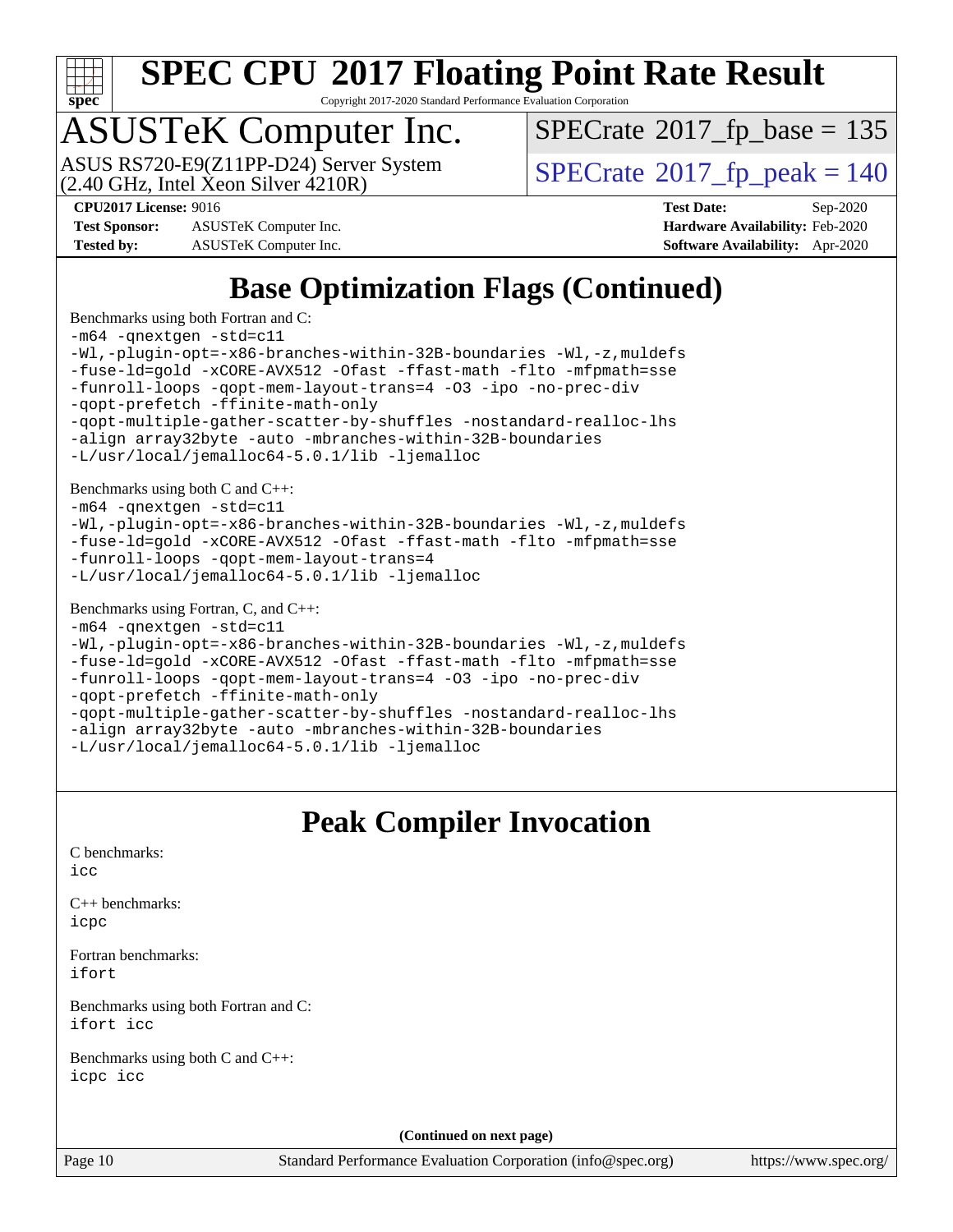

Copyright 2017-2020 Standard Performance Evaluation Corporation

### ASUSTeK Computer Inc.

ASUS RS720-E9(Z11PP-D24) Server System<br>(2.40 GHz, Intel Xeon Silver 4210R)

 $SPECTate$ <sup>®</sup>[2017\\_fp\\_base =](http://www.spec.org/auto/cpu2017/Docs/result-fields.html#SPECrate2017fpbase) 135

**[Test Sponsor:](http://www.spec.org/auto/cpu2017/Docs/result-fields.html#TestSponsor)** ASUSTeK Computer Inc. **[Hardware Availability:](http://www.spec.org/auto/cpu2017/Docs/result-fields.html#HardwareAvailability)** Feb-2020 **[Tested by:](http://www.spec.org/auto/cpu2017/Docs/result-fields.html#Testedby)** ASUSTeK Computer Inc. **[Software Availability:](http://www.spec.org/auto/cpu2017/Docs/result-fields.html#SoftwareAvailability)** Apr-2020

 $SPECTate<sup>®</sup>2017_fp_peak = 140$  $SPECTate<sup>®</sup>2017_fp_peak = 140$  $SPECTate<sup>®</sup>2017_fp_peak = 140$ **[CPU2017 License:](http://www.spec.org/auto/cpu2017/Docs/result-fields.html#CPU2017License)** 9016 **[Test Date:](http://www.spec.org/auto/cpu2017/Docs/result-fields.html#TestDate)** Sep-2020

### **[Peak Compiler Invocation \(Continued\)](http://www.spec.org/auto/cpu2017/Docs/result-fields.html#PeakCompilerInvocation)**

[Benchmarks using Fortran, C, and C++:](http://www.spec.org/auto/cpu2017/Docs/result-fields.html#BenchmarksusingFortranCandCXX) [icpc](http://www.spec.org/cpu2017/results/res2020q4/cpu2017-20200925-24019.flags.html#user_CC_CXX_FCpeak_intel_icpc_c510b6838c7f56d33e37e94d029a35b4a7bccf4766a728ee175e80a419847e808290a9b78be685c44ab727ea267ec2f070ec5dc83b407c0218cded6866a35d07) [icc](http://www.spec.org/cpu2017/results/res2020q4/cpu2017-20200925-24019.flags.html#user_CC_CXX_FCpeak_intel_icc_66fc1ee009f7361af1fbd72ca7dcefbb700085f36577c54f309893dd4ec40d12360134090235512931783d35fd58c0460139e722d5067c5574d8eaf2b3e37e92) [ifort](http://www.spec.org/cpu2017/results/res2020q4/cpu2017-20200925-24019.flags.html#user_CC_CXX_FCpeak_intel_ifort_8111460550e3ca792625aed983ce982f94888b8b503583aa7ba2b8303487b4d8a21a13e7191a45c5fd58ff318f48f9492884d4413fa793fd88dd292cad7027ca)

#### **[Peak Portability Flags](http://www.spec.org/auto/cpu2017/Docs/result-fields.html#PeakPortabilityFlags)**

Same as Base Portability Flags

### **[Peak Optimization Flags](http://www.spec.org/auto/cpu2017/Docs/result-fields.html#PeakOptimizationFlags)**

[C benchmarks](http://www.spec.org/auto/cpu2017/Docs/result-fields.html#Cbenchmarks):

519.lbm\_r: basepeak = yes

538.imagick\_r: basepeak = yes

 $544$ .nab\_r: basepeak = yes

[C++ benchmarks:](http://www.spec.org/auto/cpu2017/Docs/result-fields.html#CXXbenchmarks)

508.namd\_r: basepeak = yes

 510.parest\_r: [-m64](http://www.spec.org/cpu2017/results/res2020q4/cpu2017-20200925-24019.flags.html#user_peakCXXLD510_parest_r_m64-icc) [-qnextgen](http://www.spec.org/cpu2017/results/res2020q4/cpu2017-20200925-24019.flags.html#user_peakCXXLD510_parest_r_f-qnextgen) [-Wl,-plugin-opt=-x86-branches-within-32B-boundaries](http://www.spec.org/cpu2017/results/res2020q4/cpu2017-20200925-24019.flags.html#user_peakLDFLAGS510_parest_r_f-x86-branches-within-32B-boundaries_0098b4e4317ae60947b7b728078a624952a08ac37a3c797dfb4ffeb399e0c61a9dd0f2f44ce917e9361fb9076ccb15e7824594512dd315205382d84209e912f3) [-Wl,-z,muldefs](http://www.spec.org/cpu2017/results/res2020q4/cpu2017-20200925-24019.flags.html#user_peakEXTRA_LDFLAGS510_parest_r_link_force_multiple1_b4cbdb97b34bdee9ceefcfe54f4c8ea74255f0b02a4b23e853cdb0e18eb4525ac79b5a88067c842dd0ee6996c24547a27a4b99331201badda8798ef8a743f577) [-fuse-ld=gold](http://www.spec.org/cpu2017/results/res2020q4/cpu2017-20200925-24019.flags.html#user_peakEXTRA_LDFLAGS510_parest_r_f-fuse-ld_920b3586e2b8c6e0748b9c84fa9b744736ba725a32cab14ad8f3d4ad28eecb2f59d1144823d2e17006539a88734fe1fc08fc3035f7676166309105a78aaabc32) [-xCORE-AVX512](http://www.spec.org/cpu2017/results/res2020q4/cpu2017-20200925-24019.flags.html#user_peakCXXOPTIMIZE510_parest_r_f-xCORE-AVX512) [-Ofast](http://www.spec.org/cpu2017/results/res2020q4/cpu2017-20200925-24019.flags.html#user_peakCXXOPTIMIZE510_parest_r_f-Ofast) [-ffast-math](http://www.spec.org/cpu2017/results/res2020q4/cpu2017-20200925-24019.flags.html#user_peakCXXOPTIMIZE510_parest_r_f-ffast-math) [-flto](http://www.spec.org/cpu2017/results/res2020q4/cpu2017-20200925-24019.flags.html#user_peakCXXOPTIMIZE510_parest_r_f-flto) [-mfpmath=sse](http://www.spec.org/cpu2017/results/res2020q4/cpu2017-20200925-24019.flags.html#user_peakCXXOPTIMIZE510_parest_r_f-mfpmath_70eb8fac26bde974f8ab713bc9086c5621c0b8d2f6c86f38af0bd7062540daf19db5f3a066d8c6684be05d84c9b6322eb3b5be6619d967835195b93d6c02afa1) [-funroll-loops](http://www.spec.org/cpu2017/results/res2020q4/cpu2017-20200925-24019.flags.html#user_peakCXXOPTIMIZE510_parest_r_f-funroll-loops) [-qopt-mem-layout-trans=4](http://www.spec.org/cpu2017/results/res2020q4/cpu2017-20200925-24019.flags.html#user_peakCXXOPTIMIZE510_parest_r_f-qopt-mem-layout-trans_fa39e755916c150a61361b7846f310bcdf6f04e385ef281cadf3647acec3f0ae266d1a1d22d972a7087a248fd4e6ca390a3634700869573d231a252c784941a8) [-L/usr/local/jemalloc64-5.0.1/lib](http://www.spec.org/cpu2017/results/res2020q4/cpu2017-20200925-24019.flags.html#user_peakEXTRA_LIBS510_parest_r_jemalloc_link_path64_1_cc289568b1a6c0fd3b62c91b824c27fcb5af5e8098e6ad028160d21144ef1b8aef3170d2acf0bee98a8da324cfe4f67d0a3d0c4cc4673d993d694dc2a0df248b) [-ljemalloc](http://www.spec.org/cpu2017/results/res2020q4/cpu2017-20200925-24019.flags.html#user_peakEXTRA_LIBS510_parest_r_jemalloc_link_lib_d1249b907c500fa1c0672f44f562e3d0f79738ae9e3c4a9c376d49f265a04b9c99b167ecedbf6711b3085be911c67ff61f150a17b3472be731631ba4d0471706)

[Fortran benchmarks](http://www.spec.org/auto/cpu2017/Docs/result-fields.html#Fortranbenchmarks):

 503.bwaves\_r: [-m64](http://www.spec.org/cpu2017/results/res2020q4/cpu2017-20200925-24019.flags.html#user_peakFCLD503_bwaves_r_m64-icc) [-Wl,-plugin-opt=-x86-branches-within-32B-boundaries](http://www.spec.org/cpu2017/results/res2020q4/cpu2017-20200925-24019.flags.html#user_peakLDFLAGS503_bwaves_r_f-x86-branches-within-32B-boundaries_0098b4e4317ae60947b7b728078a624952a08ac37a3c797dfb4ffeb399e0c61a9dd0f2f44ce917e9361fb9076ccb15e7824594512dd315205382d84209e912f3) [-Wl,-z,muldefs](http://www.spec.org/cpu2017/results/res2020q4/cpu2017-20200925-24019.flags.html#user_peakEXTRA_LDFLAGS503_bwaves_r_link_force_multiple1_b4cbdb97b34bdee9ceefcfe54f4c8ea74255f0b02a4b23e853cdb0e18eb4525ac79b5a88067c842dd0ee6996c24547a27a4b99331201badda8798ef8a743f577) [-fuse-ld=gold](http://www.spec.org/cpu2017/results/res2020q4/cpu2017-20200925-24019.flags.html#user_peakEXTRA_LDFLAGS503_bwaves_r_f-fuse-ld_920b3586e2b8c6e0748b9c84fa9b744736ba725a32cab14ad8f3d4ad28eecb2f59d1144823d2e17006539a88734fe1fc08fc3035f7676166309105a78aaabc32) [-xCORE-AVX512](http://www.spec.org/cpu2017/results/res2020q4/cpu2017-20200925-24019.flags.html#user_peakFOPTIMIZE503_bwaves_r_f-xCORE-AVX512) [-O3](http://www.spec.org/cpu2017/results/res2020q4/cpu2017-20200925-24019.flags.html#user_peakFOPTIMIZE503_bwaves_r_f-O3) [-ipo](http://www.spec.org/cpu2017/results/res2020q4/cpu2017-20200925-24019.flags.html#user_peakFOPTIMIZE503_bwaves_r_f-ipo) [-no-prec-div](http://www.spec.org/cpu2017/results/res2020q4/cpu2017-20200925-24019.flags.html#user_peakFOPTIMIZE503_bwaves_r_f-no-prec-div) [-qopt-prefetch](http://www.spec.org/cpu2017/results/res2020q4/cpu2017-20200925-24019.flags.html#user_peakFOPTIMIZE503_bwaves_r_f-qopt-prefetch) [-ffinite-math-only](http://www.spec.org/cpu2017/results/res2020q4/cpu2017-20200925-24019.flags.html#user_peakFOPTIMIZE503_bwaves_r_f_finite_math_only_cb91587bd2077682c4b38af759c288ed7c732db004271a9512da14a4f8007909a5f1427ecbf1a0fb78ff2a814402c6114ac565ca162485bbcae155b5e4258871) [-qopt-multiple-gather-scatter-by-shuffles](http://www.spec.org/cpu2017/results/res2020q4/cpu2017-20200925-24019.flags.html#user_peakFOPTIMIZE503_bwaves_r_f-qopt-multiple-gather-scatter-by-shuffles) [-qopt-mem-layout-trans=4](http://www.spec.org/cpu2017/results/res2020q4/cpu2017-20200925-24019.flags.html#user_peakFOPTIMIZE503_bwaves_r_f-qopt-mem-layout-trans_fa39e755916c150a61361b7846f310bcdf6f04e385ef281cadf3647acec3f0ae266d1a1d22d972a7087a248fd4e6ca390a3634700869573d231a252c784941a8) [-nostandard-realloc-lhs](http://www.spec.org/cpu2017/results/res2020q4/cpu2017-20200925-24019.flags.html#user_peakEXTRA_FOPTIMIZE503_bwaves_r_f_2003_std_realloc_82b4557e90729c0f113870c07e44d33d6f5a304b4f63d4c15d2d0f1fab99f5daaed73bdb9275d9ae411527f28b936061aa8b9c8f2d63842963b95c9dd6426b8a) [-align array32byte](http://www.spec.org/cpu2017/results/res2020q4/cpu2017-20200925-24019.flags.html#user_peakEXTRA_FOPTIMIZE503_bwaves_r_align_array32byte_b982fe038af199962ba9a80c053b8342c548c85b40b8e86eb3cc33dee0d7986a4af373ac2d51c3f7cf710a18d62fdce2948f201cd044323541f22fc0fffc51b6) [-auto](http://www.spec.org/cpu2017/results/res2020q4/cpu2017-20200925-24019.flags.html#user_peakEXTRA_FOPTIMIZE503_bwaves_r_f-auto) [-mbranches-within-32B-boundaries](http://www.spec.org/cpu2017/results/res2020q4/cpu2017-20200925-24019.flags.html#user_peakEXTRA_FOPTIMIZE503_bwaves_r_f-mbranches-within-32B-boundaries) [-L/usr/local/jemalloc64-5.0.1/lib](http://www.spec.org/cpu2017/results/res2020q4/cpu2017-20200925-24019.flags.html#user_peakEXTRA_LIBS503_bwaves_r_jemalloc_link_path64_1_cc289568b1a6c0fd3b62c91b824c27fcb5af5e8098e6ad028160d21144ef1b8aef3170d2acf0bee98a8da324cfe4f67d0a3d0c4cc4673d993d694dc2a0df248b) [-ljemalloc](http://www.spec.org/cpu2017/results/res2020q4/cpu2017-20200925-24019.flags.html#user_peakEXTRA_LIBS503_bwaves_r_jemalloc_link_lib_d1249b907c500fa1c0672f44f562e3d0f79738ae9e3c4a9c376d49f265a04b9c99b167ecedbf6711b3085be911c67ff61f150a17b3472be731631ba4d0471706)

549.fotonik3d\_r: basepeak = yes

554.roms\_r: Same as 503.bwaves\_r